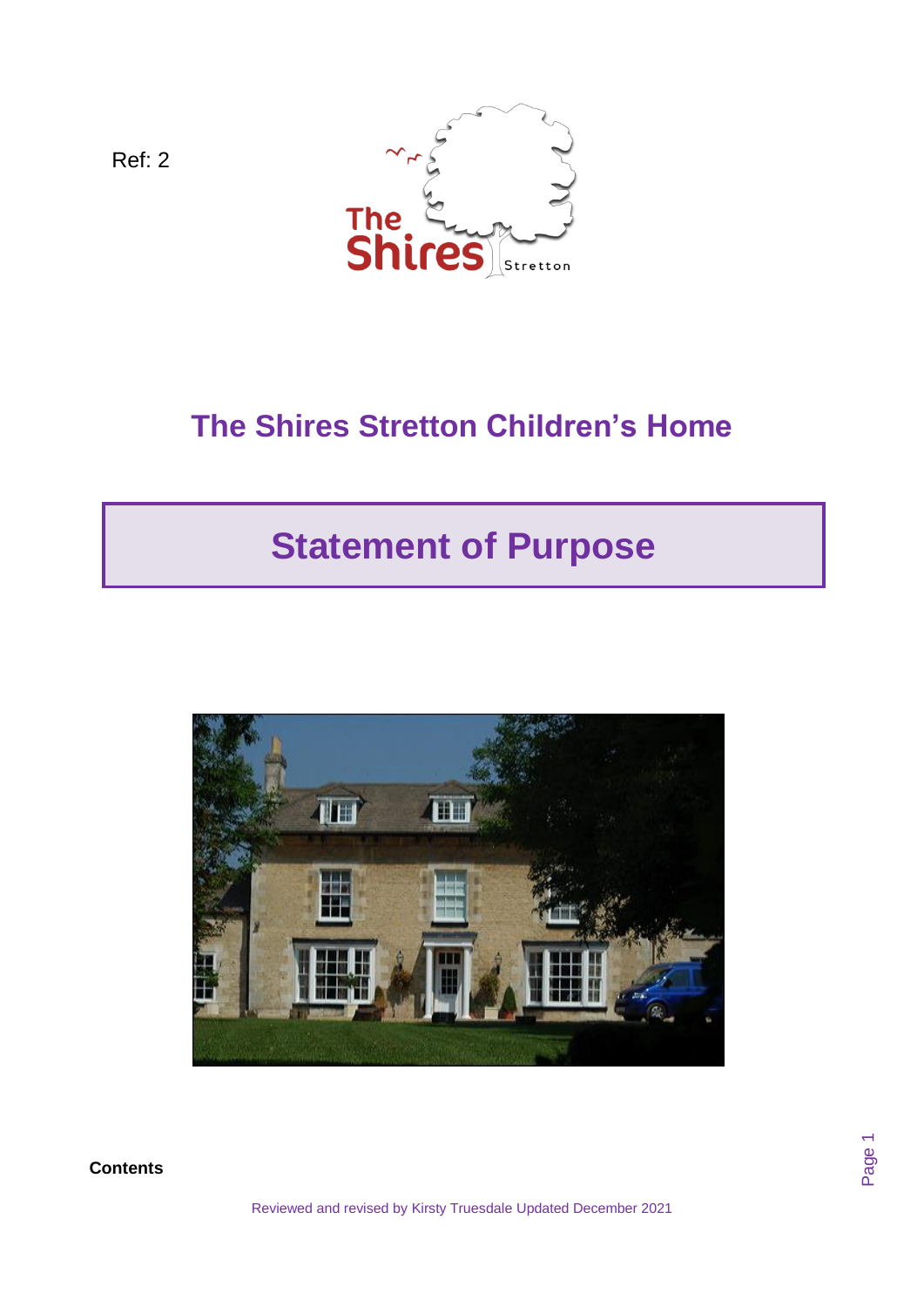- 1. Quality and purpose of care standard A statement of the range of needs of the children for whom it is intended that the children's home is to provide care and accommodation.
- 2. Details of the children's home's ethos, and the outcomes that the children's home seeks to achieve and its approach to achieving them.
- 3. A description of the accommodation offered by the children's home.
- 4. A description of the home's location.
- 5. The arrangements for supporting the cultural, linguistic and religious needs of children.
- 6. Details of who to contact if a person has a complaint about the home and how that person can access the home's complaint policy.
- 7. Details of how a person, body or organisation involved in the care or protection of a child can access the home's child protection policies or behaviour management policy.
- 8. A description of the home's policy and approach in relation to anti-discriminatory practice in respect of children and their families.
- 9. Education Details of provision to support children with special educational needs.
- 10. Dual registration information
- 11. Arrangements to attend local schools
- 12. Enjoyment and achievement The arrangements for enabling children to take part in and benefit from a variety of activities that meet their needs and develop and reflect their creative, intellectual, physical and social interests and skills.
- 13. Health Details of any healthcare or therapy.
- 14. Positive relationships The arrangements for promoting contact between children and their family and friends.
- 15. Protection of children A description of the home's approach to the monitoring and surveillance of children.
- 16. The home's approach to behavioural support.
- 17. Leadership and management details of the registered provider Responsible Individual and Registered Manager.
- 18. Details of the experience and qualifications of staff, including any staff commissioned to provide education and health care.
- 19. Details of the management and staffing structure of the home, covering arrangements for professional supervision of staff, including staff that provide education or health care.
- 20. If staff are all of one sex, or mainly of one sex, a description of how the home promotes appropriate role models of both sexes.
- 21. Care planning Any criteria used for the admission of children to the home, including any policies and procedures for emergency admission.
- 22. Fire precautions adopted by The Shires.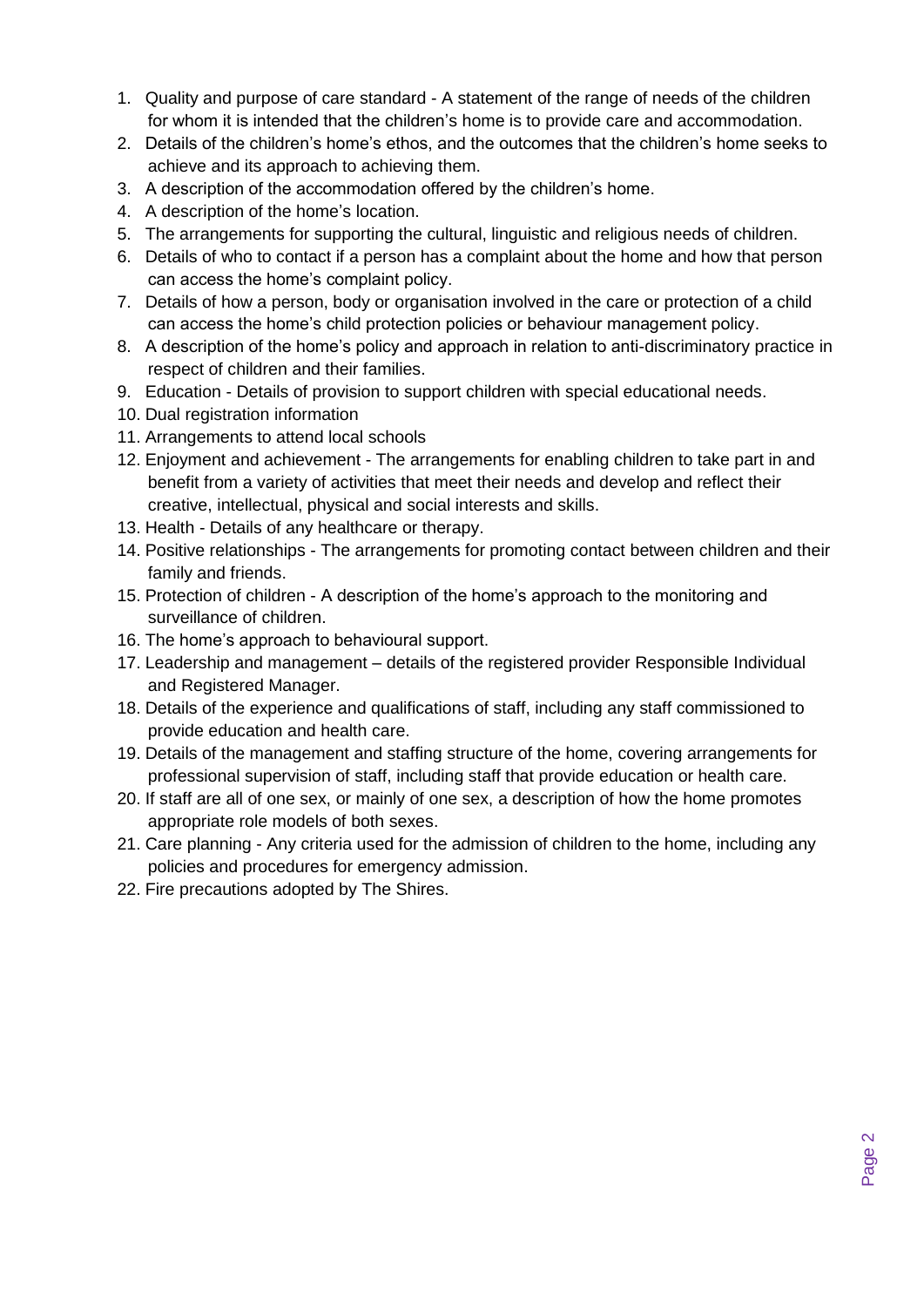### **Introduction**

The Statement of Purpose (SOP) is a requirement under Regulation 16 of the Children's Home Regulations 2015 Schedule 1 – 'Matters to be included in the Statement of Purpose'. It is provided to HMCI as part of the home's registration process and is available on request by any person working at the home, any child accommodated at the home, the parent of any child accommodated at the home and the placing authority of any child placed at the home.

# **Quality and purpose of care**

### **1. A statement of the range of needs of the children for whom it is intended that the children's home is to provide care and accommodation**

The Shires at Stretton is a children's home, which also has an onsite school at the same location and in the same building. The home is for 14 Children with learning difficulties. Additionally, the children who live at The Shires may have learning difficulties, such as Autism, global developmental delay, challenging behaviour and other conditions such as ADHD, epilepsy and dyspraxia. The Children at The Shires may also have other associated medical conditions such as diabetes, asthma or allergies.

Children placed at The Shires all have Education, Health and Care Plans (statement of special educational needs) that set out their specific needs and the strategies that should be employed in order for their needs to be met.

The Children are likely to have learning difficulties, although the extent to which this hampers them in their daily lives will vary from child to child. Nevertheless, the Children at The Shires are recognised as being vulnerable in terms of their autism and learning difficulties and so there are high staff ratios to reflect the needs identified for each individual young person.

### **2. Details of the children's home's ethos, and the outcomes that the children's home seeks to achieve and its approach to achieving them.**

The Shires at Stretton home are committed to providing care to children/Children who have a learning disability on a long/medium/short-term basis depending on the needs of the young person. The Shires provides a holistic, safe, stimulating and supporting family environment where children/Children cared for can live, learn and develop.

The staff team at The Shires are highly committed to working intensively providing care and support to all Children who come to live here.

The home endeavors to avoid the negative aspects usually associated with institutional residential living and create an environment and atmosphere that reflects many of the positive aspects of a normal family home. Due to the size and nature of the home, there are some elements of security within the site that can appear institutional, but these are in place to ensure Children are safeguarded at all times. These are discussed later in this SOP.

The aims of the home are to work towards the following for each young person (depending on their identified individual needs):

- a) To return to live with their family,
- b) To live with foster carers,
- c) To move into supported, semi-independent living accommodation,
- d) To move into fully independent living accommodation,
- e) To move into another form of residential placement.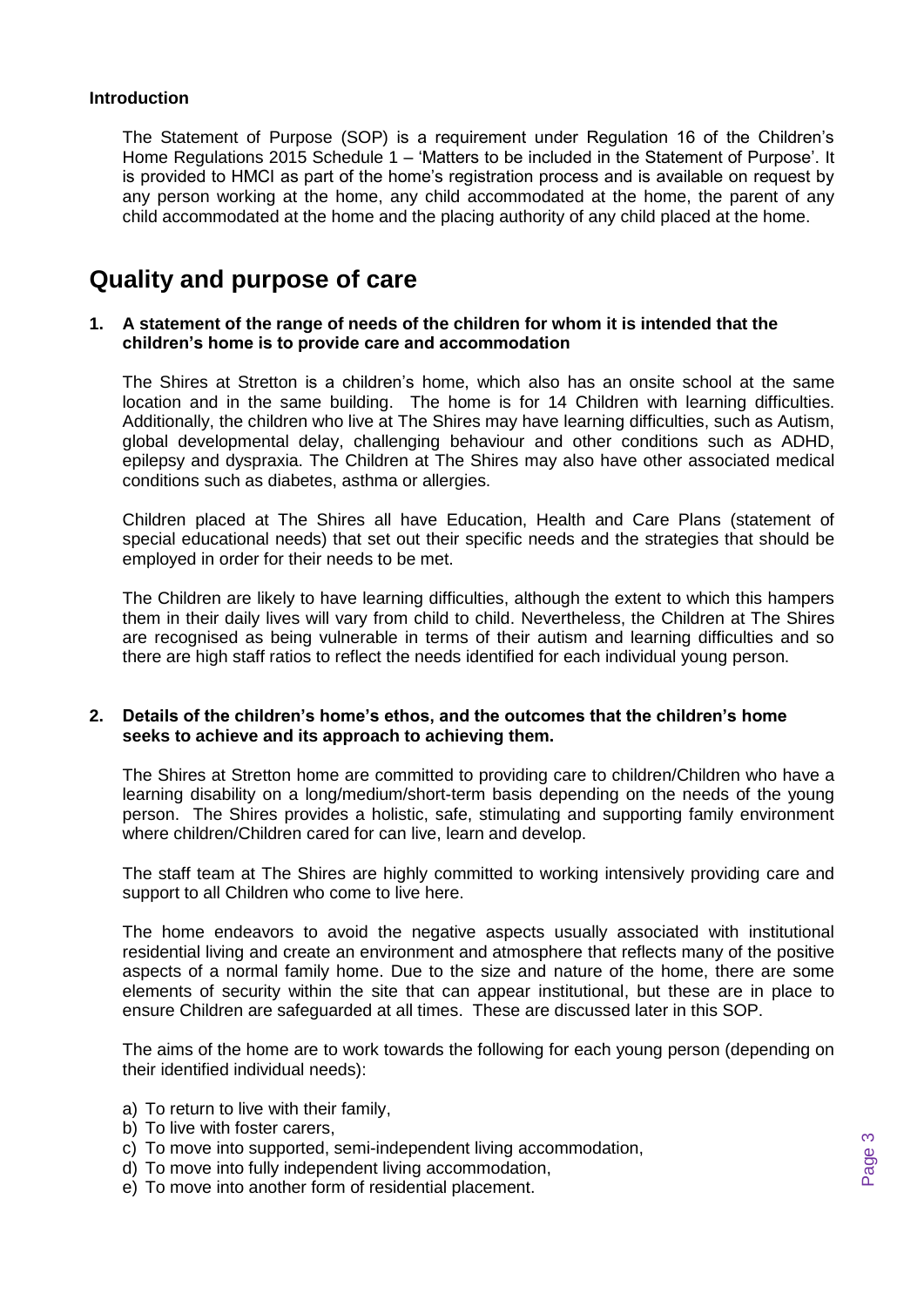Prior to admission, every effort is made to establish the long-term plans for each young person and a care plan is prepared which clearly focuses on his or her individual needs. If necessary, the care plan can encompass access to counselling, behaviour support, and development of life skills, semi/full-independent living packages and communication method.

The ethos of The Shires at Stretton is very much characterized by a 'can do' attitude. Staff share the value of creating a home for Children that is free from discriminatory views and reflects a family nurturing atmosphere.

Staff at The Shires are experienced in supporting Children with autism and understand how and when the environment needs to be adapted in order to maximize the potential of each individual. The Shires' approach is firmly based on a therapeutic model, supporting staff to help the youngsters make sense of the world in which they live.

Staff are well trained in working with children with autism and understand the need for the Children to have clearly identified routines and continuity. Therefore, life at The Shires is predictable but challenging for the Children concerned, and eminently rewarding. Good planning is fundamental to the success of the home. The adherence to schedules, and the identification of key people who work in the same way, and who understand the impact of change on the Children, characterise policy and practice.

Each young person has a key worker allocated to them who ensures that the young person's care plan and targets reflect their changing needs and the progress they are making. Key workers work with a nominated colleague on the teaching staff to ensure consistency.

At The Shires, a strong focus is placed on helping the children to become independent and to respond flexibly to the demands of the wider world. The child's voice is very important and staff are keen to involve the children in the day-to-day running of the home.

All of the Children have very different communication difficulties, so programs to support their learning are individual to them. Routines, symbols and signs support communication, and all contact staff are familiar with PECS (Picture Exchange Communication System), and Makaton. We also use IPads with communication apps on them for some of our Children. The children in the home are supported by our own Speech and Language Therapist.

The ultimate goal of The Shires is to create a centre of excellence that provides the best care and education possible in the best environment that can be achieved. The Shires uses a highly individualised child-centred approach in all aspects of care and education.

### **The aims of The Shires at Stretton's children's home are to:-**

- ❖ provide a safe, caring and healthy environment where children can thrive and develop independence;
- $\div$  ensure that the children are involved in as many aspects of their care as possible;
- ❖ encourage the children to 'have a voice' and to make their views and ideas known so that they can be taken on board;
- ❖ ensure that each child is treated as an individual so that they have a clear sense of their own identity;
- ❖ promote and celebrate diversity, and;
- ❖ Provide a wide range of exciting and challenging opportunities that meet the individual needs of the children.

**The objectives for the children in The Shires at Stretton are that they will:**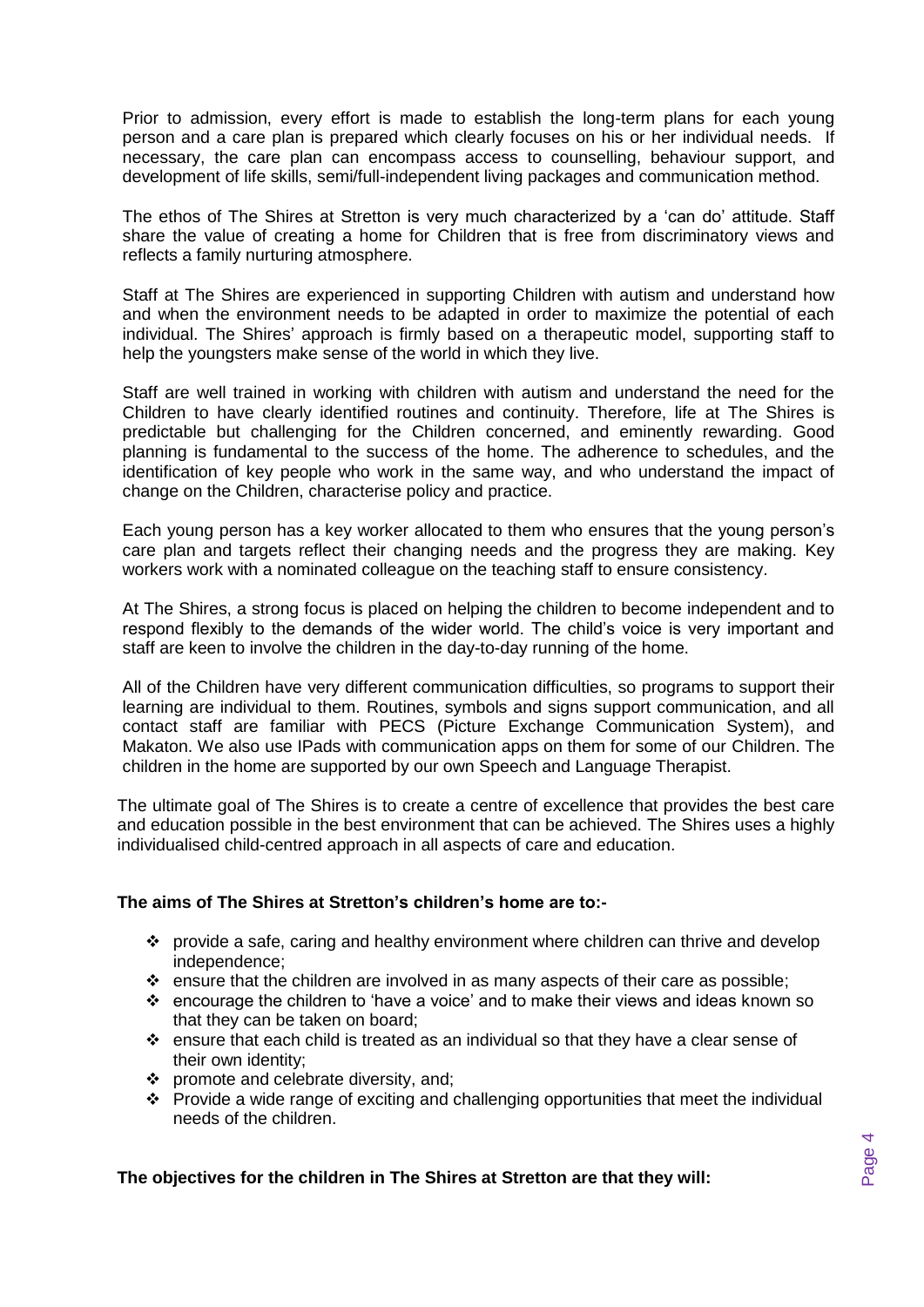- ❖ achieve their best in terms of physical, emotional, social and academic development;
- ❖ feel that they are part of a home that is characterised by a warm and child-centered ethos;
- ❖ know and understand what is expected of them;
- ❖ understand the role they play in helping the home to run effectively;
- ❖ be willing to challenge themselves to achieve greater levels of independence within the constraints of their autism, and;
- ❖ Know that their views are important and that staff listen to them.

### **3. A description of the accommodation offered by the children's home including**

#### **a. how accommodation has been adapted to the needs of children cared for by the children's home**

The Shires provides comfortable purpose designed residential accommodation for up to 14 children. The main building provides accommodation for nine children. Additionally, three bedrooms are provided in the cottage adjacent to the main building and a further two bedrooms are located at Stowe Court, a house in the local village. All areas of the children's home are decorated and furnished attractively. The furniture, flooring and soft furnishings have been thoughtfully selected and designed to provide robust and safe surroundings that retain a homely, domestic character.









Everything down to the bedding and linens is chosen to provide each child with the same kind of living environment they might have at home. Individual tastes can be accommodated and children can decorate their rooms as they wish. The choice of furnishings and equipment is informed and guided by what staff and managers would choose for their own children. If they would not have something in their own homes, it is not good enough for the children who live at The Shires.

In the main building, cottage and at Stowe Court House the children can relax and eat in pleasant and spacious lounge and dining areas. The lounges are equipped with TV and DVD players and have a good selection of toys, books and traditional and electronic games that are regularly renewed and added to. The furniture is colourful, attractive and provides plenty of varied seating options for the children, enabling them to enjoy some personal space or join with others as they wish. Therapy and quiet spaces are provided within the home and there are areas in all buildings for children to spend calm time. In the main building, there are two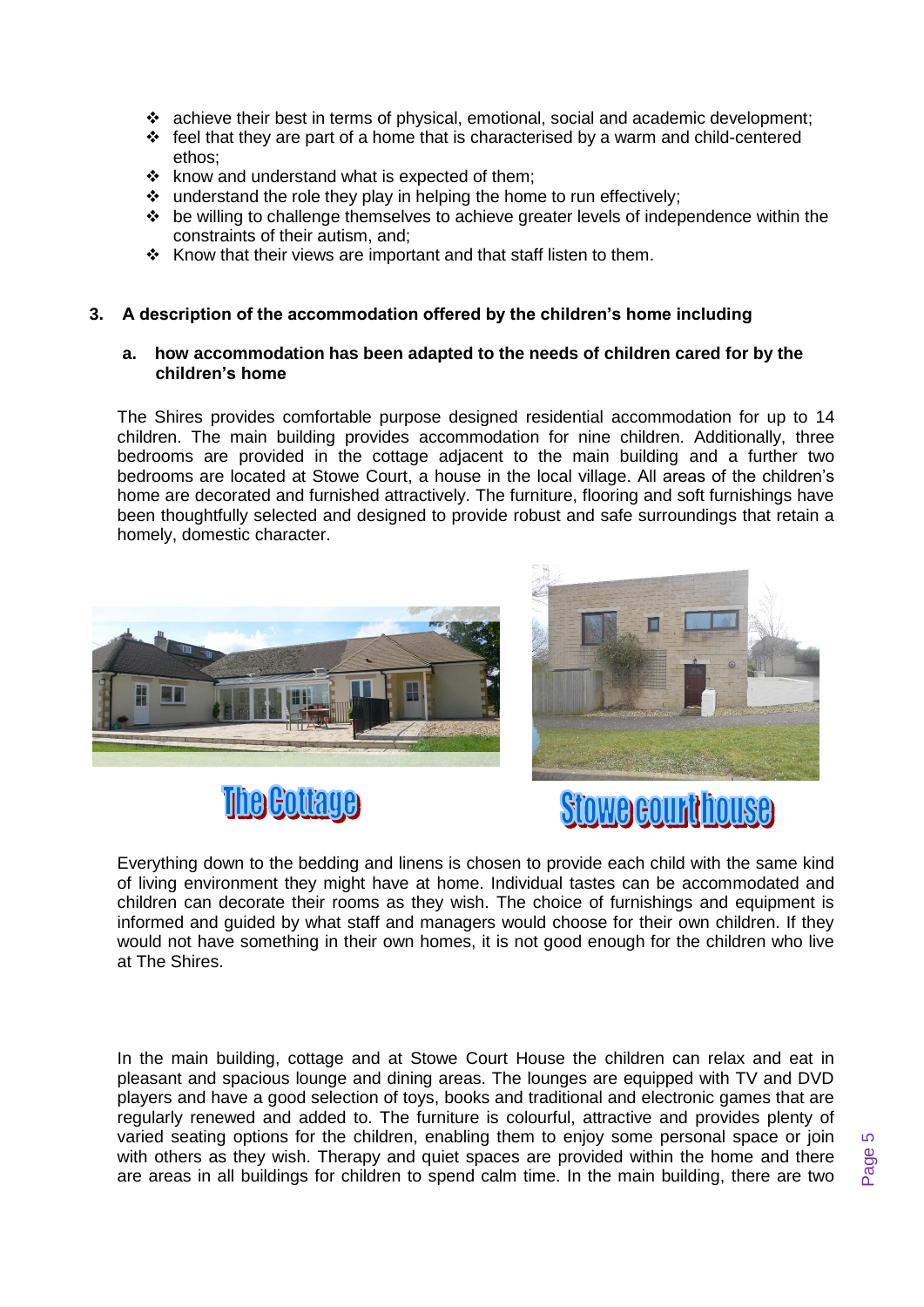adjoining relaxation rooms; one is equipped with a sensory bubble tube and fibre optic lighting. The areas have soft furnishing and soft lighting where children can elect to spend calm time either alone or with staff. In the relaxation rooms, the children can choose the colour of lighting that matches their mood at the time.



In the main building, there is a large dining area and fully equipped kitchen this includes all appliances and domestic style, dining tables and chairs; with enough separate tables for the children to maintain the space they require to eat comfortably. At the cottage and at Stowe Court house there is also ample dining space for Children to have their meals in the kitchen/dining area. The cottage kitchen is currently keypad coded to prevent young people gaining access and hurting themselves. 5This is required due to the complex needs of the children currently residing there.

There are facilities for children to independently choose snacks and drinks from the fridge and freezer and use the microwave and toaster to make snacks whenever they want.

The bathrooms provide plenty of showers, baths, basins and toilets to meet the needs of the children and afford the children privacy when they need it. In the main building three rooms have an en-suite bathroom while the other rooms share three toilet areas with three toilets, two baths and two shower/wet rooms. There are additional toilet areas with one wheelchair accessible toilet in the annex area, which includes shower facilities and two toilets (one male and one female) on the first floor of the main building. In the cottage, one room has an en-suite bathroom while the other two bedrooms share a large bathroom, which allows space for more

supported personal care. At Stowe Court house, there is a large bathroom, which is a shared between the two bedrooms, in additional there is a further toilet and washbasin situated upstairs

The main building has a life skills kitchen that is fitted out with domestic appliances and

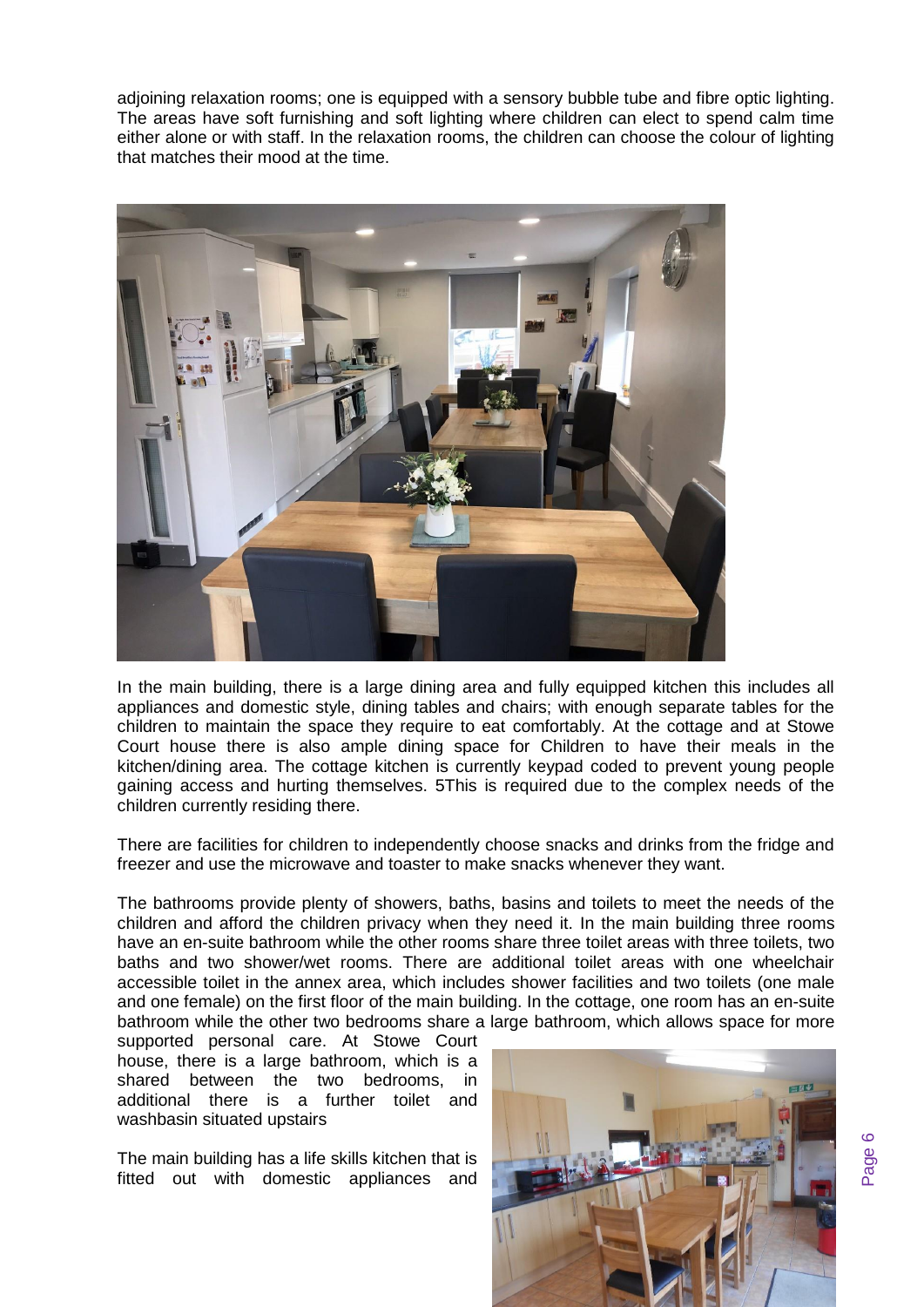designed so that children can be encouraged to acquire independent skills. This facility is used by the home for children to prepare their own snacks and drinks and to learn to do their own laundry, and by the school for lifelong learning lessons. The cottage and Stowe Court house also have kitchens that are fitted out with domestic appliances so Children can prepare their own snacks, drinks, meals and learn how to do their own laundry and gain other domestic skills

During the waking day, at least one member of staff supports each child in the home at all times. During the school day support staff come to class with the children and work with them under the direction of the teacher. After school, the same support staff go back with the children to continue their evening activities with them. At night, a team of five waking night staff supervises children in the main building and cottage. At Stowe Court house, one waking night staff support the children. Teams of therapists providing speech and language, occupational and emotional therapy, art therapy and music therapy support the children and the staff teams in school as well as in the home. The Shires main building has one cooks who prepare wholesome and nutritious meals to suit the individual dietary preferences of each child. All children are encouraged and supported to shop for ingredients to prepare and cook their own evening meals.

The main building, cottage and Stowe Court house have all been refurbished, and extended to meet the highest health and safety and environmental standards. This includes a spacious, brand new commercial kitchen in the main building, and a state of the art fire alarm system and electronically controlled doors throughout the main building and cottage including electronic fire door stops. Stowe Court house also has a state of the art fire alarm system including electronic doorstops. The continuous refurbishment and decoration programme ensures that the accommodation is always maintained to an excellent standard.

### **b. the age, range, number and sex of children for whom it is intended that accommodation is to be provided**

The Shires is registered as both children's home and a school. The children's home can

accommodate up to 14 children and Children who may be male or female between the ages of 11 and 19 years. The school can admit up to additional 6-day pupils who may be male or female. The day pupils attend school on a daily basis only. The children's home is open for 52 weeks per year, and Children may board on a weekly, termly or annual basis.

### **c. the type of accommodation including sleeping accommodation**

The Shires children's home comprises of three buildings designed to provide accommodation for 14 children with all the bedrooms on the ground floor at the main building and cottage. Stowe Court house is organised over three floors with one bedroom being located on the ground floor and the other on the third floor.

The main building has nine bedrooms, all of which are single occupancy and three rooms have en-suite bathrooms. In the cottage, there are three single bedrooms,

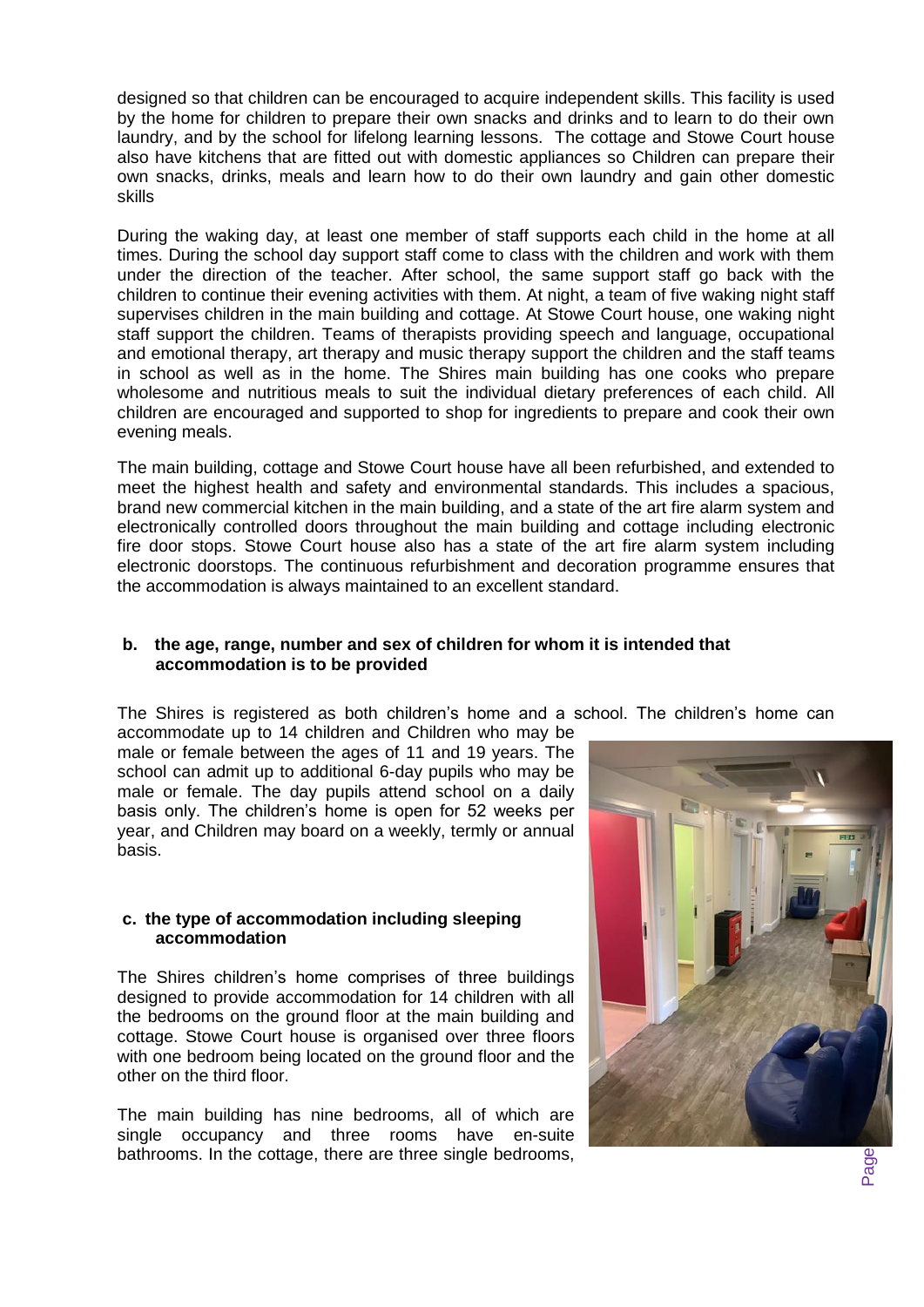one of which has an en-suite bathroom. Stowe Court house has two bedrooms, which share a large bathroom.

All children sleep in single or double beds and each bedroom has sufficient storage space for clothes and personal effects. Each bedroom has soft furnishings of an individual design. Curtains and bedding are of domestic style and quality. Children can decorate their walls with paint, posters or pictures of their own choosing. Each bedroom has a desk and chair and children are encouraged to complete homework tasks in their bedrooms. Additionally, if they have large projects to work on they can access the large breakfast bar or life skills kitchen table.

The home has professionally managed broadband with age appropriate filters and childprotection and the children are able to access Wi-Fi to support them in their learning and for leisure activities.

The children accommodated at The Shires are provided with all of their bedroom furniture, bedding and towels. If children are placed on 52-weeks, CLA (Child Looked After) basis they are also provided with clothes and shoes. Furniture in bedrooms and shared areas such as the lounge, dining and kitchen, whilst sturdy and practical, is chosen to ensure that the house has a homely feel to it.

The Shires children's home has 14 bedrooms between the main building, cottage and Stowe Court house, designed to accommodate a maximum of 14 children and Children. There is a medical room in the main building.

All windows have restrictor on them to prevent the young people exiting through them or falling through them.

Children in the home are encouraged to maintain regular contact with their friends and family and have access to several phones. They are able to make and take phone calls in privacy.

The children are provided with all of their meals and snacks. Meals are balanced, attractively prepared and designed to take account of the choices and preferences of the children.

#### **4. A description of the location of the home**

The Shires main building and cottage are located in a rural setting close to the village of Stretton in Rutland, off a slip road to the southbound side of the A1. The Shires sits in 3 acres of beautifully landscaped grounds. On a phased basis, areas of the grounds were securely fenced and then landscaped or 'adventure-scaped' to provide a number of play and adventure spaces each of which offers a different experience for the children. The cottage has its own large garden and patio area within the grounds. Stowe Court house is a semi-detached house situated in a small cul-de-sac in a rural location close to the village of Stretton; it has a large garden which is fenced all around and which is accessed through French windows that lead onto a paved patio area

The children are encouraged to spend time outdoors exploring the grounds and making use of the outdoor play equipment.

The Shires main building has in its grounds a sensory garden, which contains many different features such as mounds, a willow igloo and a range of flowers and shrubs, which encourage wildlife and biodiversity. There is a large fence around the grounds and gates, which are pad locked to prevent children exiting the grounds without our supervision and to ensure their safety at all times.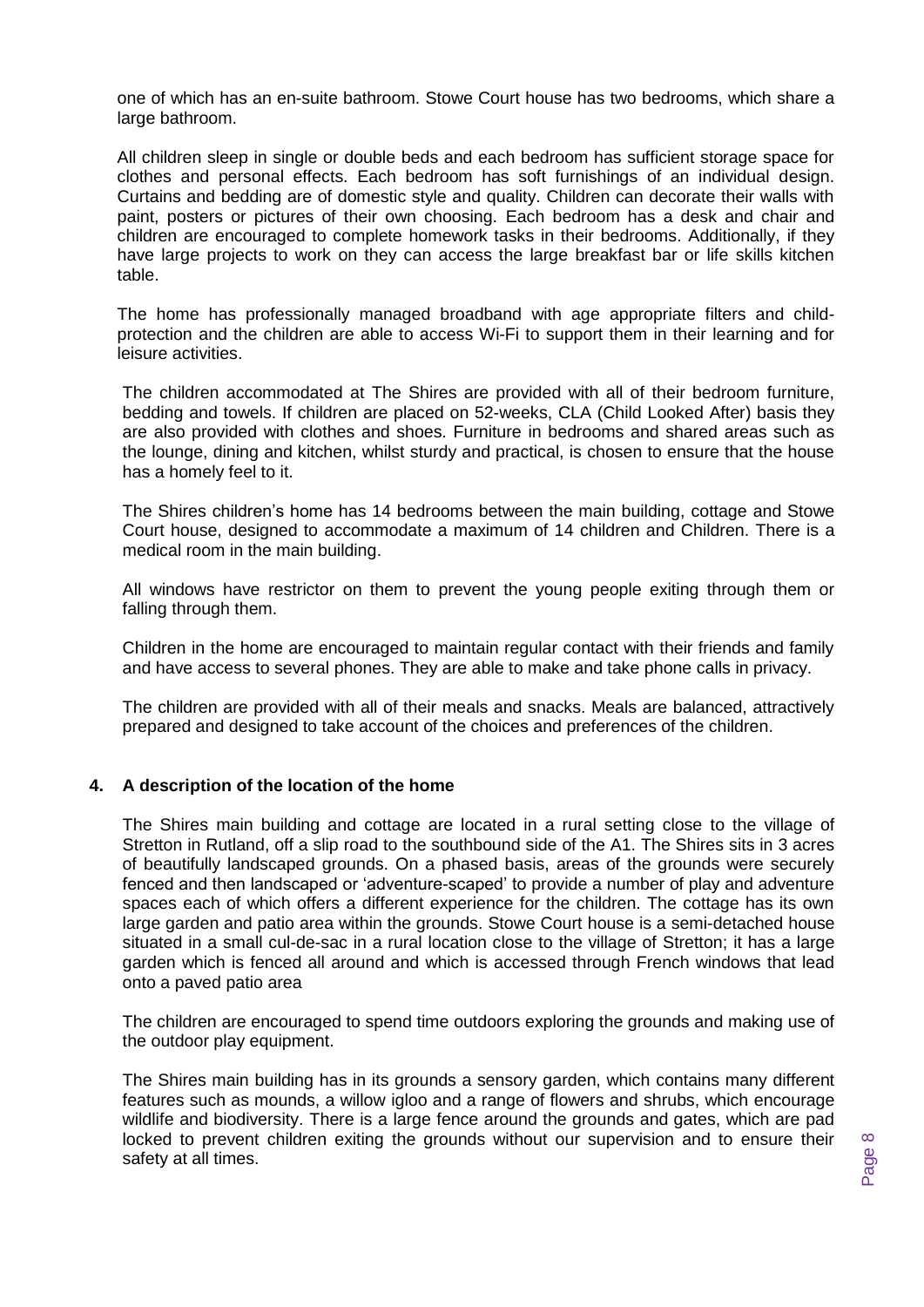

The Shires main building, cottage and Stowe Court house are all within easy walking distance of a local shop. The neighbours are very comfortable about the position of the children's home and supportive. The Shires has its own vehicles, with access to Grantham and Peterborough mainline railway stations for longer journeys.

The Registered Manager carries out a regular review of the appropriateness and suitability of the location of the premises used for the children's home in line with "The Children's Homes (England) Regulations 2015 [Regulation 46] ("the Children's Homes Regulations") taking into account the requirement in regulation 12(2)(c)(the protections of children standard). The location review's purpose is to ensure that appropriate safeguards are put in place to identify any risk or potential risks to the children. The location review is carried out in consultation with, as well as taking into account the views of, each relevant person including the local police and the local safeguarding children's board (LSCB).

### **5. The arrangements for supporting the cultural, linguistic and religious needs of children.**

The Shires welcomes children from a wide and diverse range of backgrounds. It is nondenominational, and staff show respect for all religions and cultures. Cultural differences are celebrated and shared where possible and appropriate.

Some of the children who live at The Shires come from homes where English is not the main spoken language. Staff come from a wide range of cultural backgrounds and are often able to converse with a child or his/her parents in their own language. Where there is a barrier to communication because of a child's linguistic difficulties, augmented communication is promoted at a level appropriate to the individual child. For example, symbols might be used to support communication or applications on an iPad.

As part of the pre-admission process, the Registered Manager ensures that information is provided about the child's religious needs. Careful discussions with parents allow the staff to ensure that customs and practices from home are, wherever possible, continued and valued within The Shires. Where parents/carers would like their children to attend a place of worship on a regular basis, staff make appropriate arrangements to facilitate this.

### **6. Details of who to contact if a person has a complaint about the home and how that person can access the home's complaint policy**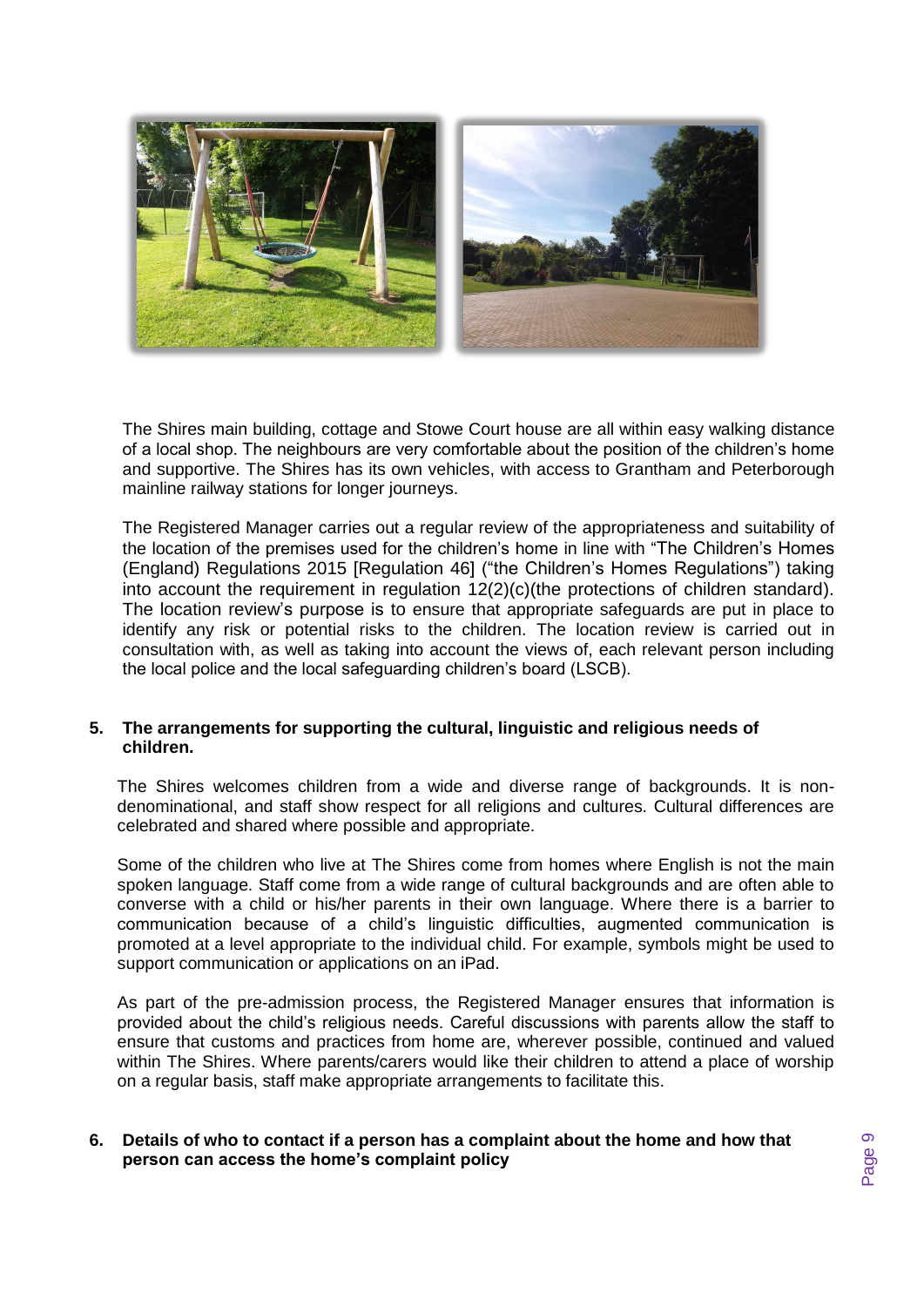A formal procedure exists for making complaints and on admission, children's families are made aware of the complaints policy.

The Shires takes all complaints seriously and treats them confidentially. All complaints are treated impartially and in accordance with the policy and no complaint results in a child or their family being treated unfavorably.

All complaints are recorded and senior managers monitor the complaints log. Anyone wishing to make a complaint about the home can direct their complaint in writing to the Register Manager. The Registered Manager will acknowledge receipt of the complaint in writing within 5 working days with a copy of the complaint procedure attached. The Registered Manager will investigate the complaint and provide a written response within 20 days. Anyone wishing to make a complaint can also write to the Registered Manager requesting a copy of the complaints policy.

On admission the complaints procedure is gone through with Children. This is done verbally, in writing and in pecs dependent on the child's needs. The key carer and manager will regularly meet with Children to ensure they are happy using their communicator and pecs boards to see if they are unhappy about anything.

Part of the key worker role is to help Children understand the difference between right and wrong. It is not acceptable for Children to be hurt and the keyworker supports their ability to know when and how to raise a concern. If a young person raises a concern this is treated and managed the same way as all complaints.

### **Complaints Procedures**

Each young person in the home has access to:

- A child friendly format of The Shires Internal Complaints Procedures and the services of an independent representative;
- The Complaints Procedure of the responsible local authority:
- Contact details of their social worker, independent reviewing officer and child line;
- Ofsted Tel: 0300 123 1231;
- Write to Ofsted (NBU) Piccadilly Gate, Store Street, Manchester M1 2WD, and;
- Organisations representing the interests of Children being looked after, e.g. Childline and Voice for the Child in Care.

Additionally, all Children are actively encouraged to express their concerns regarding the quality of care they are receiving or any other issue. These can be raised during individual meetings with their key worker, during the weekly house meetings or directly to a senior manager on duty.

We promote advocacy and Children are made aware of advocacy services available to them through their Local authority. The home will also request an advocate for Children when required or requested.

#### **7. Details of how a person, body or organisation involved in the care or protection of a child can access the home's child protection policies or behaviour management policy**

Our head office is located at:

1 Merchants Place | River Street |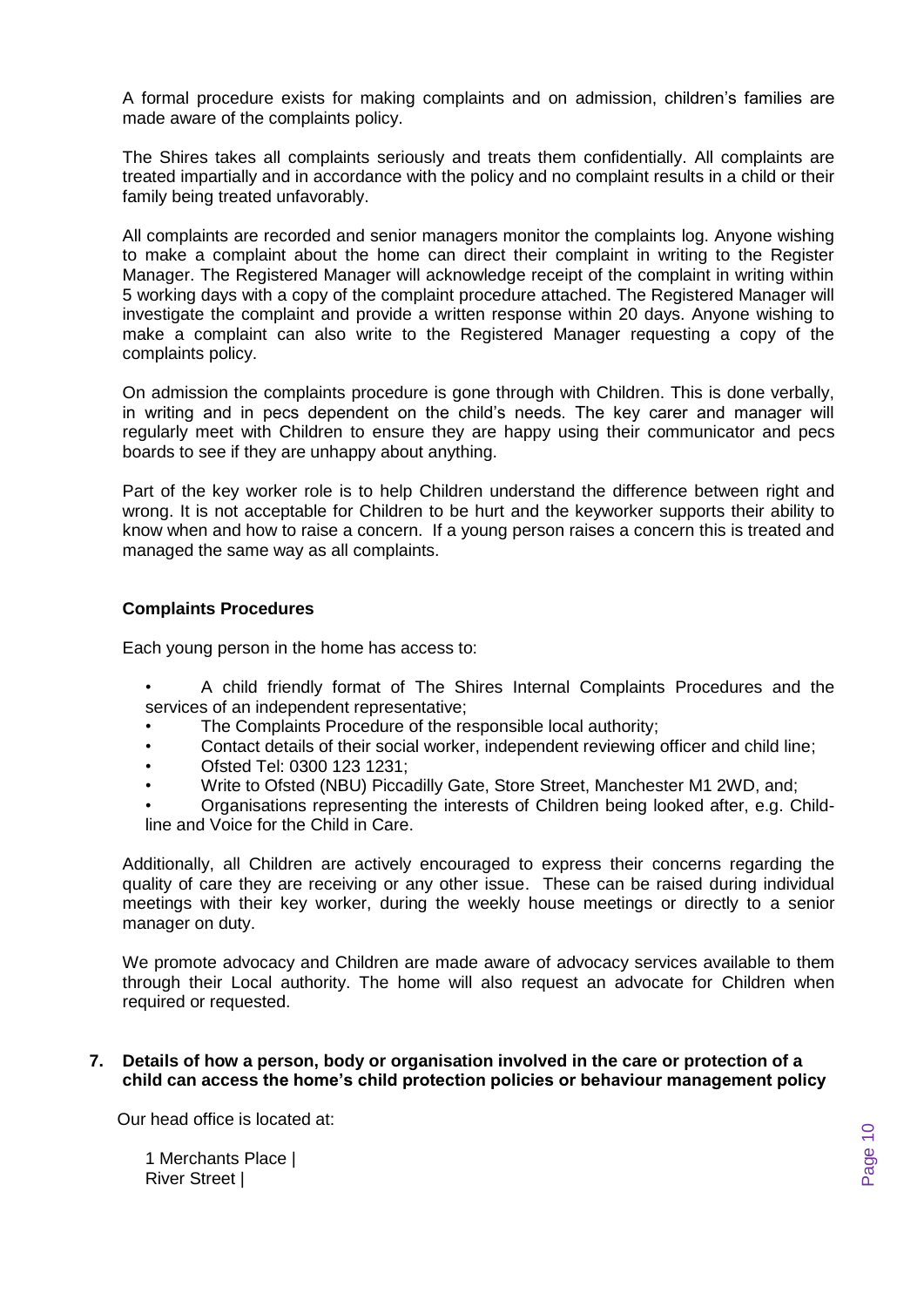Bolton | BL2 1BX

The Shires is part of Autism Options (Outcomes first group), the largest combined children's services group in the UK. Our operating businesses successfully deliver frontline fostering, educational and care services to children, their families and local authority customers.

Our purpose is to provide outstanding care and education to the UK's is most vulnerable and difficult to place children and Children whether with specialist foster parents, within education or in a supportive and understanding environment of residential care.

We offer each child and young person courtesy and respect, and work in conjunction with local authorities to deliver a range of care, education and other specialist services, which offer best value whilst ensuring the best possible outcomes for each child.

As a group, we benefit from a wealth of experience allowing Children the opportunity to thrive and develop by realising their potential whilst being happy and feeling valued.

The staff at The Shires are proactive in promoting the welfare of the children and understand the importance of safeguarding the children for whom they provide care.

The following guidelines form part of the Safeguarding Policy and all staff are made aware of these at induction, and reminded about them when they start working with the Children through supervision.

- All staff have a duty of care and a duty to respond to, and report, any suspicion of abuse, or any child who may be at risk of any significant harm or abuse;
- No member of staff will ask leading questions;
- All information will be passed on immediately to the Designated Safeguarding Lead (DSL);
- All staff receive annual training in Safeguarding Children;
- Managers receive Safeguarding Children training up to level 3 (now known as Inter-Agency Working in Partnership);
- All safeguarding issues are monitored by the Responsible Individual; Katie Harrison (pending registration)
- When a referral is made to the local safeguarding team it will be sent within 24 hours of receipt of information;
- Information will be sent to the Local Authority, the Local Authority Designated Officer(LADO) and Ofsted within 24 hours;
- All information will be dated and signed and kept in a locked drawer, and:
- The staff recognize the Charter of Children's Rights (Convention on the Rights of the Child)

| <b>Designated Safeguarding Leads</b> |                                                       |
|--------------------------------------|-------------------------------------------------------|
| DSL                                  | Registered Manager, Kirsty Truesdale                  |
|                                      | Head of Service and Responsible Individual: Charlotte |
|                                      | Niekerk.                                              |
|                                      | Deputy Manager, Munya Sachikonye                      |
|                                      | Team Manager, Phil Staples                            |
|                                      | Team Manager, Jessica Wong                            |
| Organisational DSL                   | Group head of safeguarding - Ann-Marie Delaney        |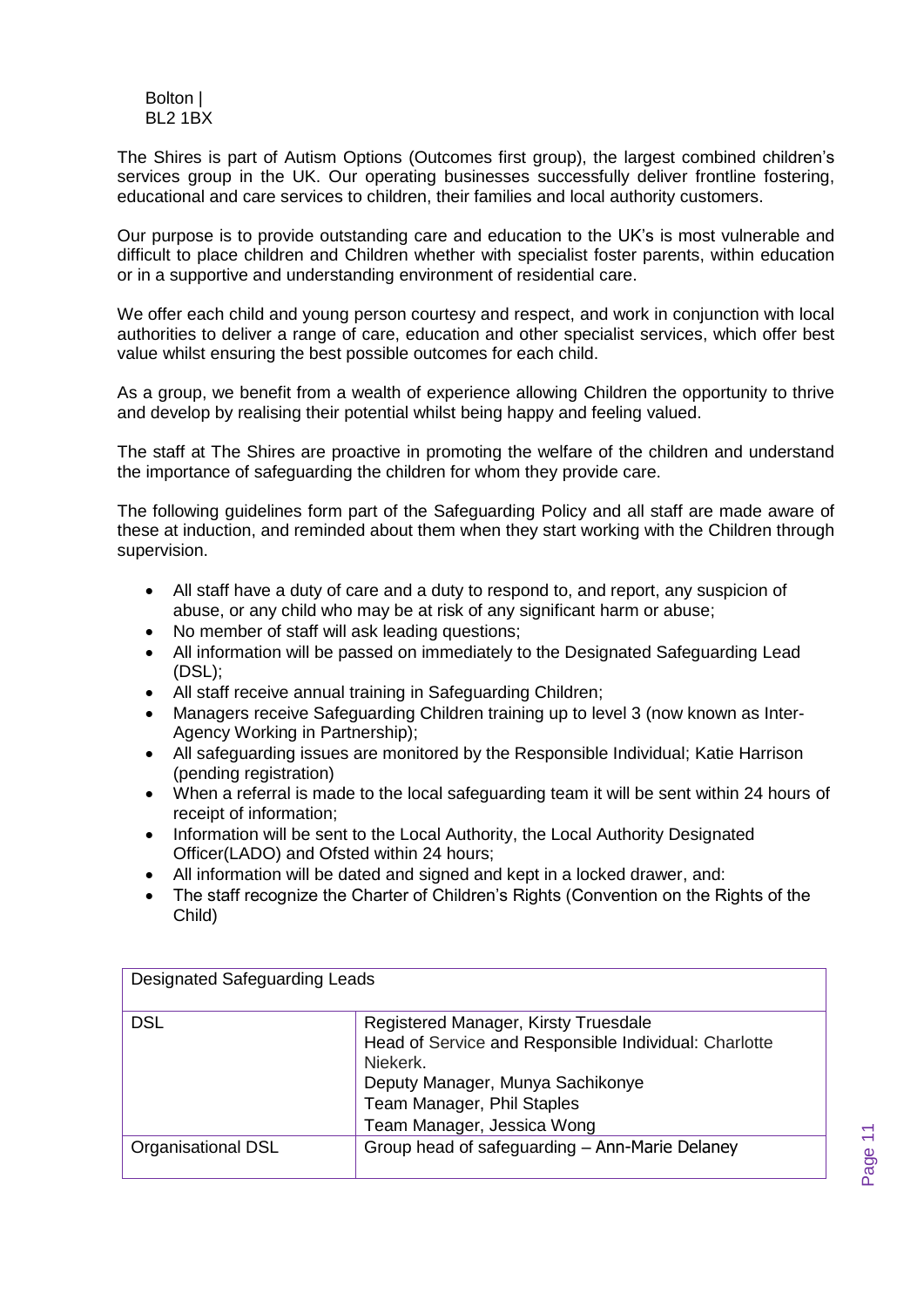Children at The Shires are very well supervised at all times. Bullying is not a feature of the way in which children who live at The Shires interact with one another, largely because their autism often means that they do not intend to hurt their housemates.

The children who live in The Shires home all have autism and have at least 1:1 staffing during the day. They generally do not choose to absent themselves from the home.

Nonetheless The Shires has in place a Missing Child Policy which states that The Shires adheres to the Joint Protocol 2017 - Children and Children who Run Away or go Missing from Home or Care produced by Leicestershire and Rutland Local Safeguarding Children's Board and Leicestershire Police. The Shires Missing Child Policy sets out the steps the home will take in case a child is absent without permission. The policy also sets out details of staff roles and responsibilities in case a child goes missing.

On occasions, children enjoy home visits. Parents who are unable to return the children on the agreed day are expected to contact The Shires to explain the circumstances that are preventing their child from returning at the planned time. If a child does not return as planned, and no communication is received from parents, staff follow this up and inform the appropriate authorities.

The Registered Manager may call for the placing authority to review a child's care plan where the child has been persistently absent from the home, or if the child is considered to be at risk of harm. The Care Planning, Placement and Case Review (England) Regulations 2010 places a duty on local authority to react to this request. Likewise, the host authority may request additional care review if they consider a child to be at risk of harm.

### **8. A description of the home's policy and approach in relation to -**

### **(a) Anti-discriminatory practice in respect of children and their families**

The promotion of partisan political views within the children's home by members of staff is strictly prohibited. Children and Children however are free to have their own political views.

The staff and managers at The Shires do not tolerate any discrimination against children or their families on any issue including racial identity, physical appearance, sexuality, age, religion and disability. It is the responsibility of staff and management to challenge discrimination when it is apparent.

The following principles apply:

- The Shires provides placements to children and Children based on whether the child meets the admissions criteria, and; whether the home can meet the child's needs.
- All staff are recruited purely on merit and their ability to do the job.
- Those responsible for arranging placements and recruiting staff are aware of both positive and negative discrimination and act accordingly.
- All staff are required to be aware of and challenge discriminatory actions whatever their source, including those of their colleagues and Children living at The Shires.
- Tackling discrimination is a process of education, not punishment.
- Children at The Shires are supported to practice the faith of their, or their families, choice and where necessary appropriate support and advice is provided by staff or from recognised sources within the child's chosen faith group

### **(b) Children's rights**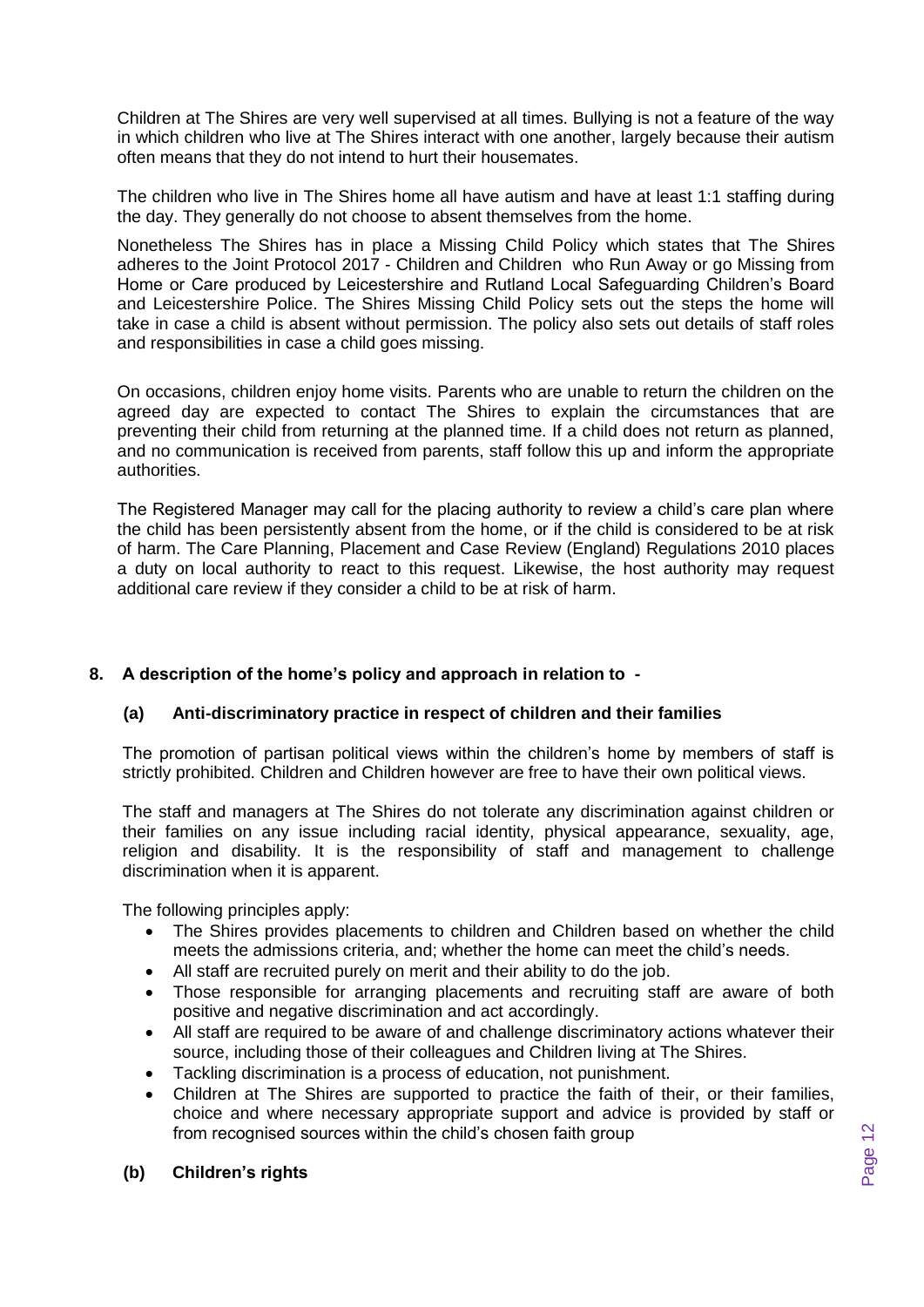Recognising the rights of the children is central to the ethos of The Shires. Staff receive training in ensuring that the rights of the children are met, and that if the child cannot take the responsibility that affords him/her those rights, the staff act on the child's behalf. The Shires staff recognise the Charter of Children's Rights (Convention on the Rights of the Child)

# **Education**

### **9. Details of provision to support children with special educational needs**

All of the children who live at The Shires have statements of special educational needs (or an Educational Health Care Plan) and all have autism. Some of the Children need help with their communication as they have difficulty in verbalising their ideas and thoughts and augmented communication systems are in place, such as PECS, to support them. Children living in The Shires are highly reliant on structures and routines because of their autism. To support them TEACCH type schedules are in place and are designed around the needs of the individual child. For example, some children need picture prompts, others word prompts. Children living at The Shires are vulnerable because of their autism, and are highly staffed to enable them to access the community, develop independence, and to live full and active lives.

### **10. If the home is registered as a school, details of the curriculum provided by the home and the management and structure of the arrangements for education**

The Shires is registered as children's home and a school. The Shires school is registered with the DfE to provide education for up to 20 pupils. Children at the home attend school from 09.00 to 14.30 Monday to Friday. The school is staffed with qualified teachers and support staff. The school curriculum is based on the National Curriculum and P Levels, which are adapted to individual student's cognitive ability and statemented needs to ensure that every child achieves the highest level of educational attainment possible. The Shires operates a 24 hours curriculum, which cuts across the school and children's home.

The staff in the home work closely with the teaching staff to ensure that learning and skills from one setting are developed and practised in the other. Teaching staff spend time with students in the home practising home management skills, for example, whilst care staff support the children in class when required. Resources are shared and children can access class-based resources outside school hours.

#### **11. If the home is not registered as a school, the arrangements for children to attend local schools and the provision made by the home to promote children's educational achievement**

The Shires' children's home is dually registered as a children's home and a school for up 20 (14 boarders and 6 day) children and Children of mixed genders.

All Children that live at the home can attend the school and the home and school work closely together with support from occupational therapy, play therapy and run the same behaviour management and therapeutic model to allow consistency and positive outcomes.

The school runs a 38-week curriculum and is registered for 20 Children, 14 from the home and 6-day pupils. Day pupils can be increased if the number of Children from the home reduces.

# **Enjoyment and achievement**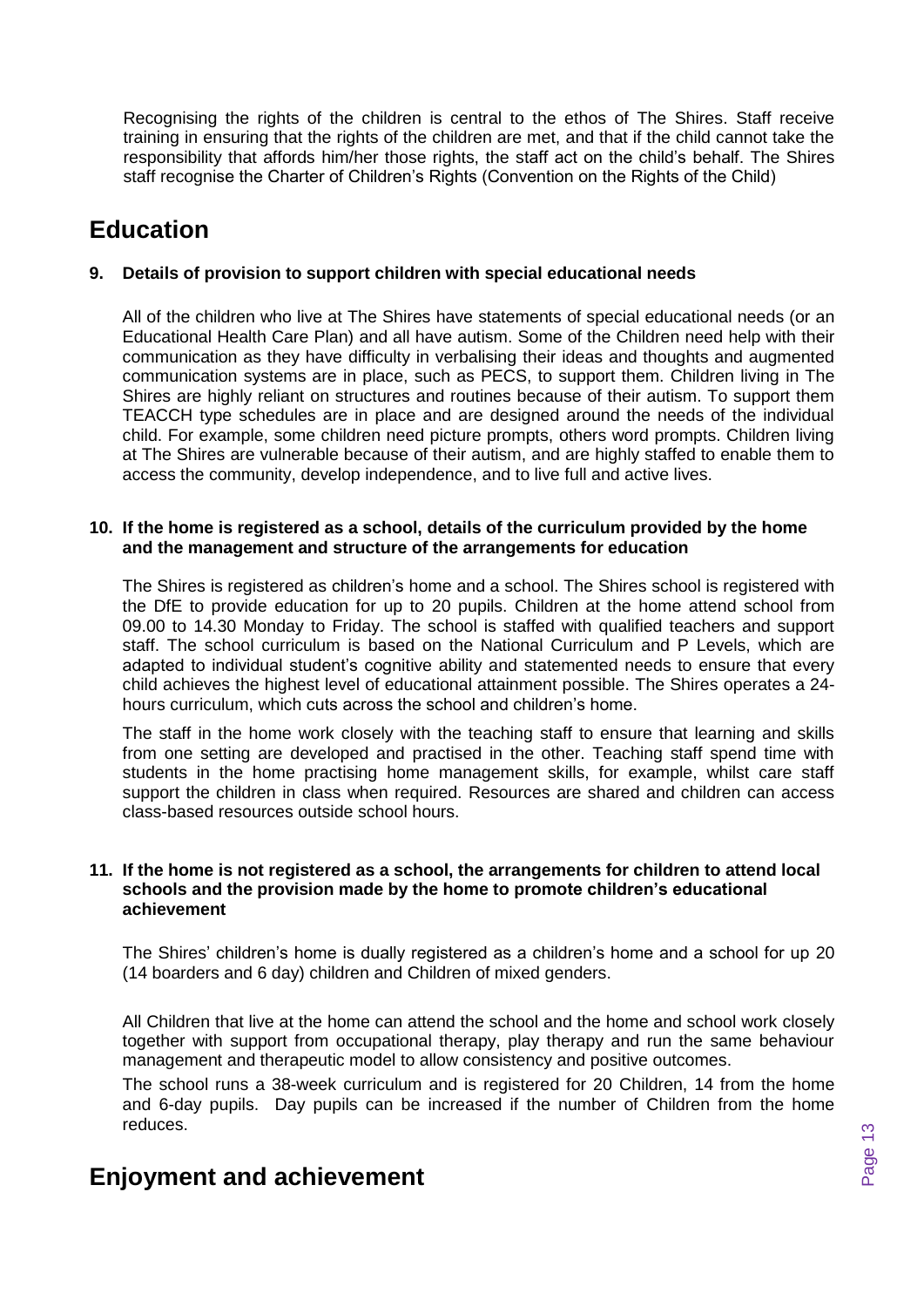### **12. The arrangements for enabling children to take part in and benefit from a variety of activities that meet their needs and develop and reflect their creative, intellectual, physical and social interests and skills**

The Shires' leisure curriculum provides the children with a range of interesting and engaging activities outside the time spent in the classroom. Staff in the home follow the 24 hour curriculum planning provided by the school and ensure that children are offered a wide range of experiences which may include visits to:-

- ❖ places of interest, including historic buildings, nature reserves and parks;
- ❖ leisure facilities which provide activities such as ice skating, horse riding, sailing, swimming;
- ❖ adventure playgrounds and recreational and sports facilities for PE, games and other activities such as ten pin bowling;
- ❖ country parks and the seaside, and;
- ❖ Local sites of interest such as farms, shops and garages.



During holiday periods, children's activity weeks are organised where special activities are arranged. These special activities may include canoeing, kayaking, climbing, camping and other outdoor adventure activities, as well as trips further afield.

Children are encouraged to join local groups such as youth clubs and are given the support they need to enable them to access these activities. They also share events with the local community such as having a stall in the village fete and planting trees in the local area.

Strong emphasis is placed on the children developing their own cultural heritage and identity, and widening their understanding of other cultures. Arrangements are made for children to attend church or mosque services where they or their families wish. Food can be a great motivator for children with autism and provides a very easy and enjoyable way of helping children to learn about the way in which people from other cultures and countries share mealtimes and to sample the type of food they prepare. The children are regularly taken out for a meal in a local café or restaurant so that they can observe and learn the social skills associated with such occasions.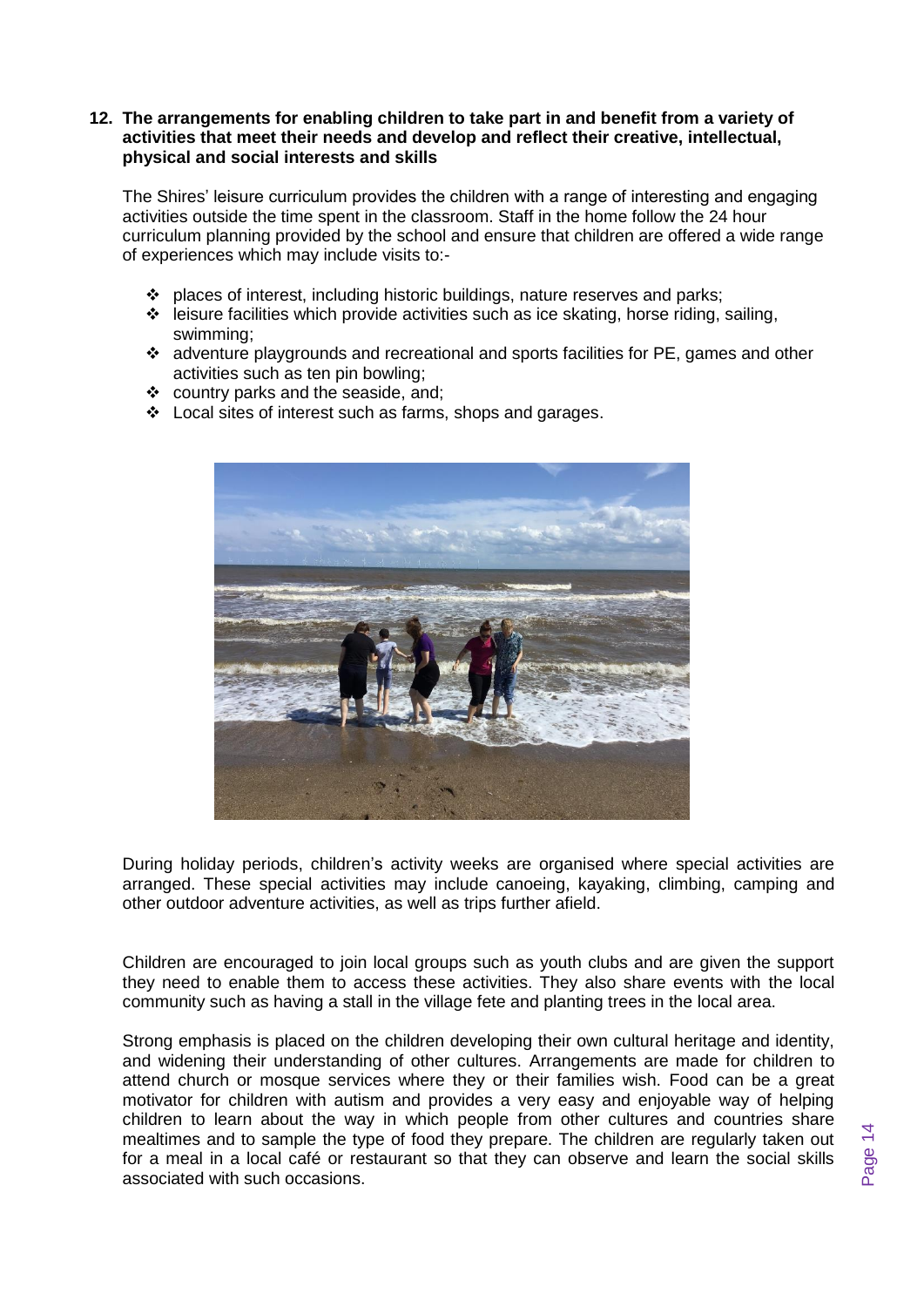Close links are maintained between the school and the home and children are encouraged to carry out any homework tasks they have been set.

Some of the children who live at The Shires have difficulty in organising and managing their own leisure time because they have severe learning difficulties and are only working at a low cognitive level. Staff support these children by playing games with them and taking them out on walks and visits within the local and wider communities. Most of the children enjoy playing on computers and whilst this is encouraged, staff monitor usage carefully to ensure that the children do not become over-obsessed to the extent that they exclude all of the other activities on offer. Children have internet access but this is regulated in line with The Shires' e-safety policy.

# **Health**

### **13. Details of any healthcare or therapy provided including -**

### **(a) Details of the qualifications and professional supervision of the staff involved in providing any healthcare or therapy; and**

Children in the home receive support through CAMHS psychiatrist, clinical/educational psychologist, communication speech and language therapist, occupational therapist and music therapist.

Children only receive therapy where it is specified within their placement plans (EHCP or Statement of Educational needs) and agreed with the child's parents and placing authority. Only a licensed or registered practitioner carries out any therapy provision and all registrations are checked against the appropriate professional registers. All therapists employed to work at The Shires have current enhanced DBS clearance and they work as consultants. No member of staff will provide therapy for which they are not trained and supervised.

A team of therapists providing speech and language, occupational therapy and music therapy support the Children and the staff team in school as well as in the home.

### **(b) Information about how the effectiveness of any healthcare or therapy provided is measured, the evidence demonstrating its effectiveness and details of how the information or the evidence can be accessed**

Regular informal meetings take place between the therapists and management. Formal multidisciplinary team meetings take place on a termly basis and provide an excellent forum for sharing approaches, assessing the effectiveness of approaches and monitoring the progress of individual children. Therapists have input into monthly primary care meetings so that staff are continuously updated about ongoing therapies and programmes.

All therapists produce regular termly reports of children's progress. Any issues arising from one therapy session are shared at the regular Multi-Disciplinary Team (MDT) meetings and all therapists support the child in dealing with these issues. All therapy reports are stored securely both electronically and in children's files.

All information about the work of the therapists with the children are mostly stored electronically on a secure server as well as in secure files in dedicated offices in the children's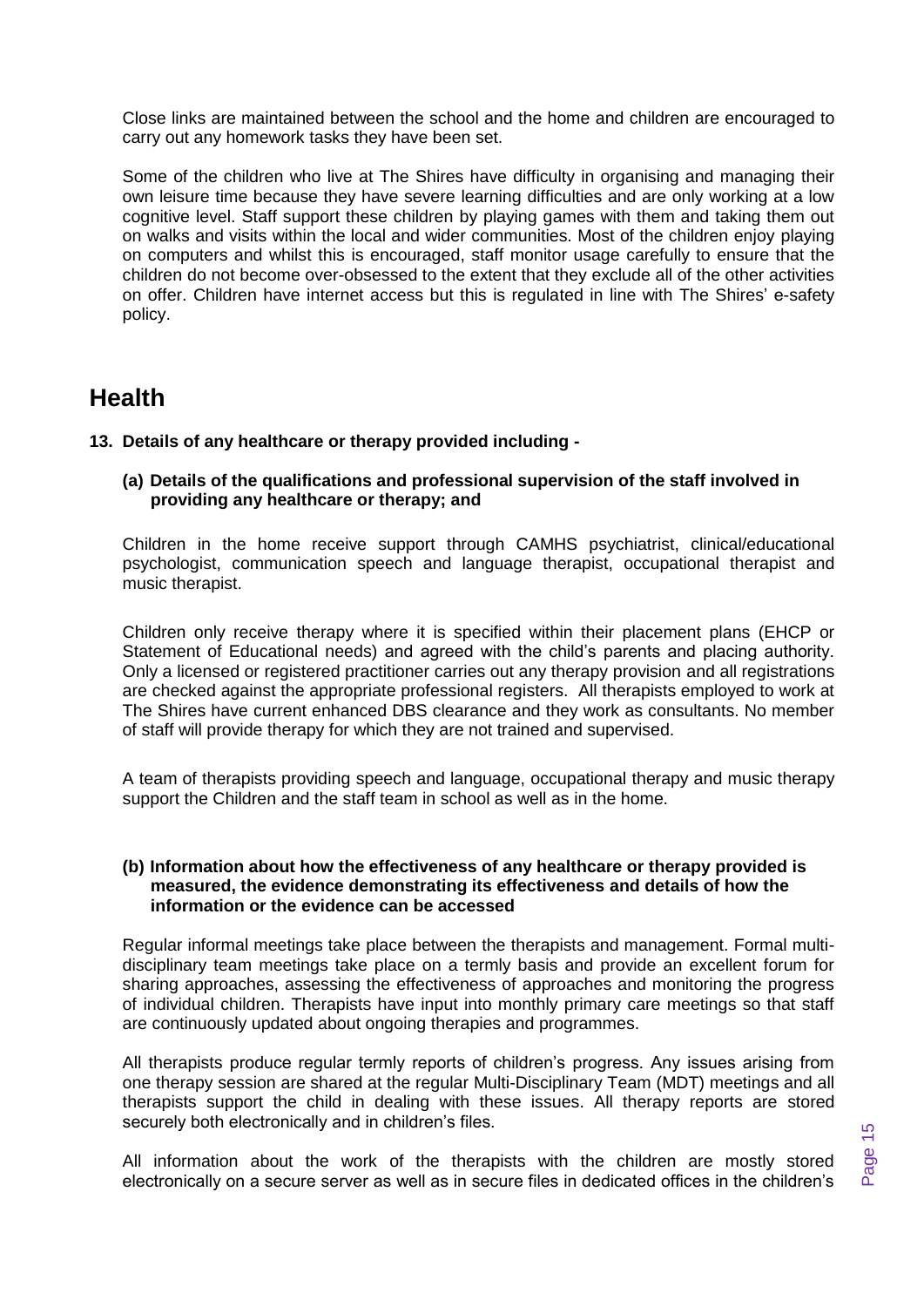home and school. These are accessible only to authorised personnel. This information is made available to parents, guardians and placing authority on request and in line with regulations.

Some of the Children will be open to Children and Adolescent Mental Health Services (CAMHS). Staff have a good working relationship with local services and can arrange regular medication reviews to support Children's progress

# **Positive relationships**

### **14. The arrangements for promoting contact between children and their family and friends**

Children in the home are encouraged to maintain regular contact with their friends and family and have access to several phones. They are able to make and take phone calls in private.

Except in circumstances that have been specified by a court order, or agreed as part of the care plan, every effort is made to enable children to maintain contact with their family and friends.

When a child is joins The Shires, arrangements are made for, them to maintain contact with their parents and other significant people in their lives in the most appropriate way for the child and his/her family. The arrangements, which will cover home visits, contact by phone, email or post, and visits from parents to the home are written into the child's care plan and the staff support the child in managing and preparing for the contact according to their needs.

Where appropriate children have a personal email address, and items of post or emails are passed to the child by care staff immediately. The home makes regular contact with the child's parents to keep them informed about how their child is getting on and school sends home regular updates of activities and progress.

# **Protection of children**

### **15. A description of the home's approach to the monitoring and surveillance of children**

There is no electronic or mechanical surveillance equipment used within area of The Shires children's home that are accessed by children. However, there is CCTV around the outside of the main building and school, which is pointed outwards towards anyone approaching the building. There is a clear sign on the front entrance informing anyone approaching the front door that CCTV system is operational at the front entrance. The CCTV was installed as an added level of security to keep the children at The Shires safer by monitoring whoever comes in or goes out of the building at all times.

#### **16. Details of the home's approach to behavioural support, including information about -**

#### **(a) The home's approach to restraint in relation to children; and**

Staff in The Shires have full regard for Regulation 20 of the Children's Homes (England) Regulations 2015, which clearly states the circumstances under which restraint might be considered and used. Staff are fully conversant with The Shires' Behaviour Management Policy and subscribe to the notion of positive management of behaviours.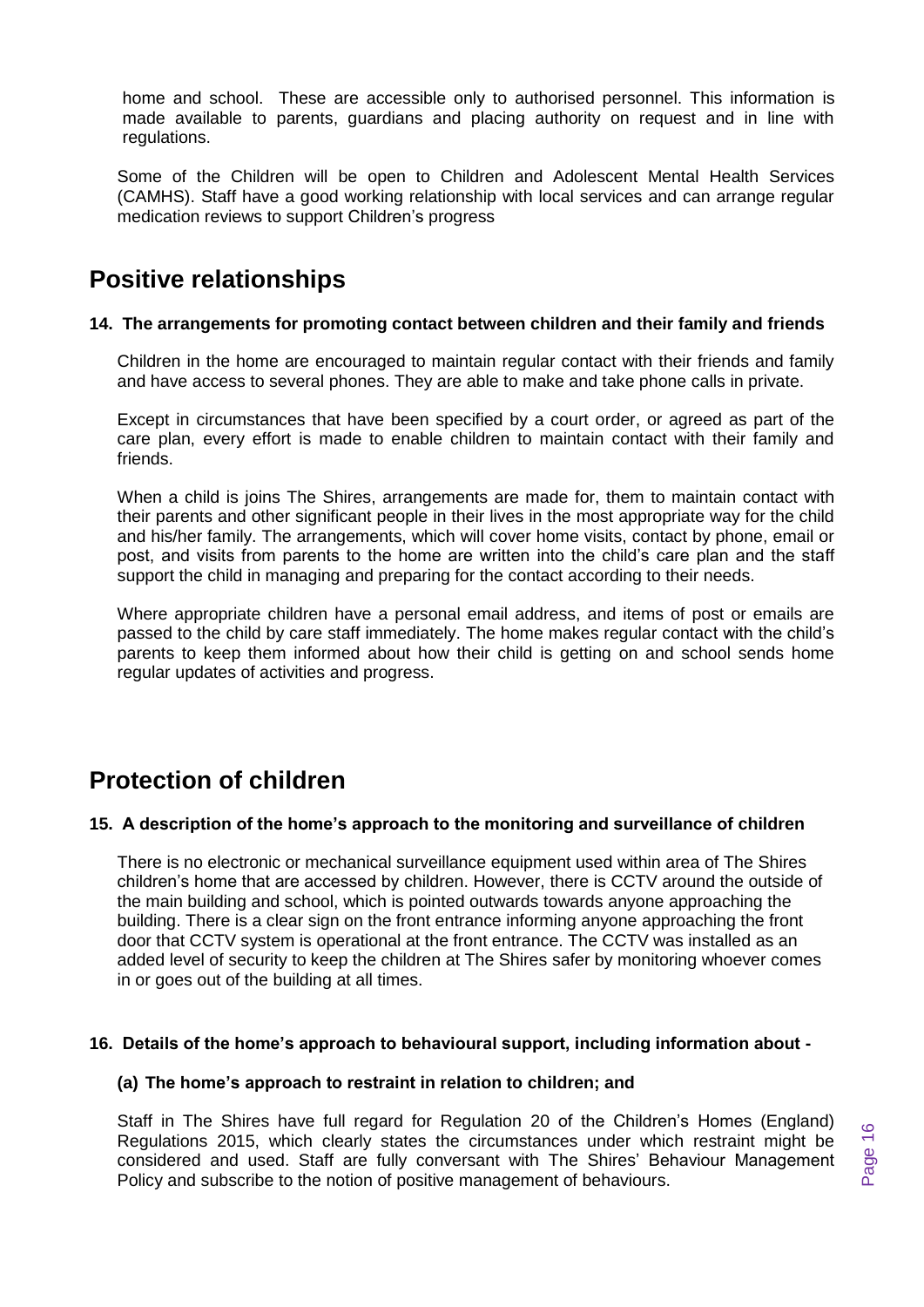Staff are trained in the use of CPI safety intervention, This method of behaviour management was chosen by The Shires because it focuses on de-escalating situations and redirecting children rather than using Restrictive physical interventions. Restraint at any level is used only when there is no other alternative. All staff are made aware that restraint, when used, in relation to a child must be necessary and proportionate in line with Regulation 20(2) of the Children's Homes (England) Regulations 2015.

The CPI safety intervention principles centre on the management of behaviour at different levels – low, medium and high. Low interventions are largely defined as 'touch' usually on the upper arm and usually for reassurance for the child. Medium interventions include light pressure on a child' arms to guide them somewhere safe or safer. High-level interventions include restricting a child's movements when to avoid doing so might lead to them causing themselves or others harm. Technically any of these interventions are deemed to be restricting a child's liberty and as such are to be recorded in relevant logs. The level of CPI safety intervention holding used is always recorded on Sleuth, which is an online recording system to monitor behaviours and the effectiveness of behaviour management.

The Shires has two in house Certified CPI safety intention trainers, this means that restraints in the home are closely monitored for appropriateness. CPI safety intervention trainers are also able to offer support and clear guidance to staff on an individual basis for each young person in order to ensure each child is managed in an individualised way that supports them to calm and settle quickly.

### **(b) How persons working in the home are trained in restraint and how their competence is assessed**

Staff are trained in the use of CPI safety intervention. All CPI safety intervention trained staff receive a refresher training every year to ensure they remain competent. Staff are fully up to date with new legislation and any new techniques introduced by CPI safety intervention. The Registered Manager monitors staff on a regular basis to ensure they are working to agreed CPI techniques and is easily available to staff if they have any questions about restraint or other physical interventions.

## **Leadership and management**

### **17. The name and work address of:-**

The registered provider for the home is-

| <b>Hopscotch Solutions Ltd</b>                         |
|--------------------------------------------------------|
| The Shires,                                            |
| Shires Lane,                                           |
| Stretton,                                              |
| Rutland,                                               |
| <b>LE157GT</b>                                         |
| 01780 411944.                                          |
|                                                        |
| Hopscotch Solutions Ltd is owned by NFA and their head |
| $\overline{AB}$                                        |

d office is- 1 Merchant Place, River Street, Bolton, B12 1BX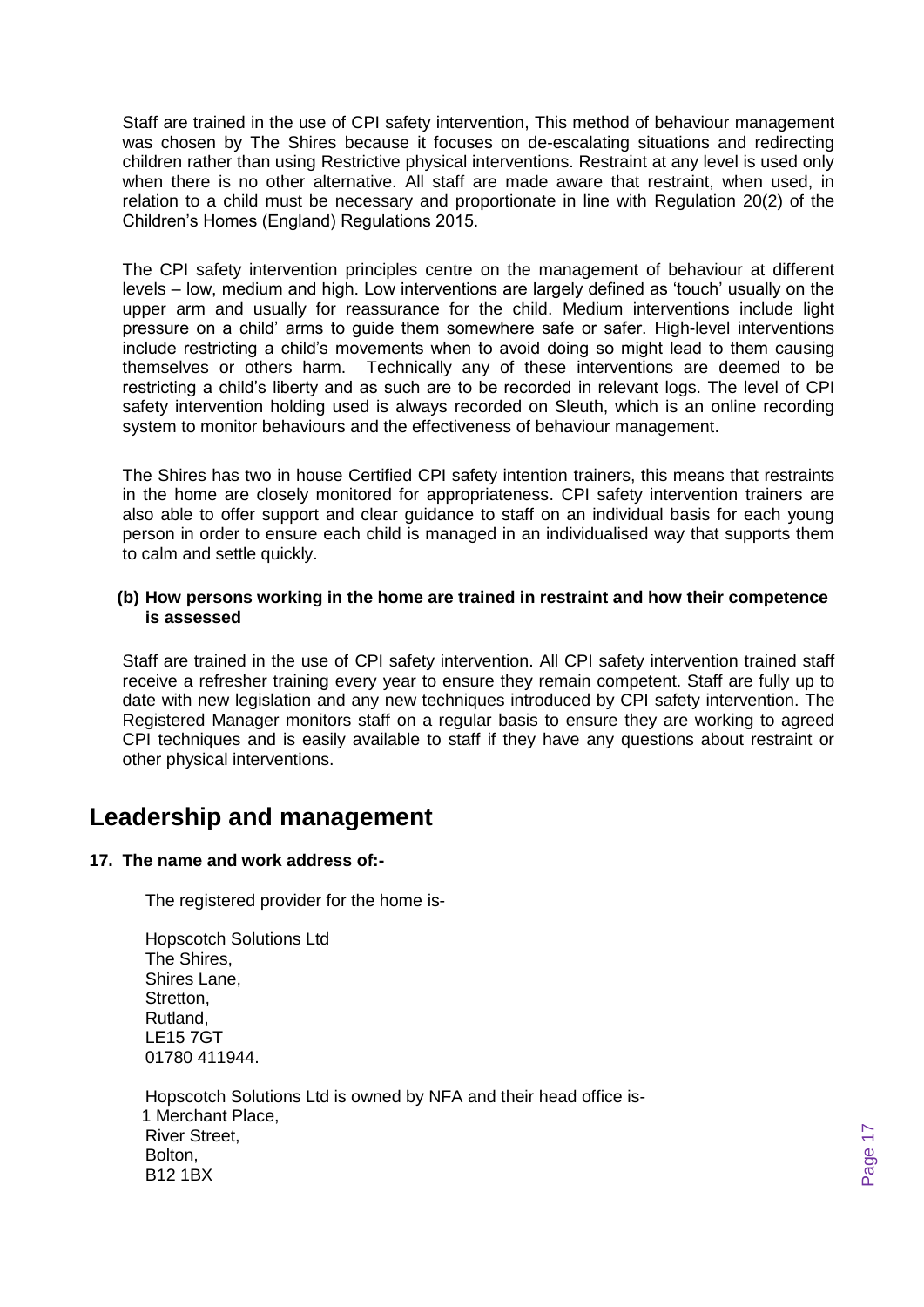1204 38.

The Head of Care and Responsible Individual for the children's home is Katie Harrison

The Shires, Shires Lane, Stretton, Rutland, LE15 7GT 01780 411944

The Registered Manager for the children's home is:

Kirsty Truesdale The Shires, Shires Lane, Stretton, Rutland, LE15 7GT 01780 411944

### **18. Details of the experience and qualifications of staff, including any staff commissioned to provide education and health care**

### **National Care director: Alison Blyth-Bishop**

Alison has worked in the care sector since 2001 in both local authority and private organisations in a variety of settings from secure accommodation, specialist therapeutic residential care, step down mental health and complex learning difficulties.

Alison has a variety of qualifications including a BSC hons psychology, L4 qualification in children and Children and L4 and L5 Leadership and management

Alison is passionate about the work that she does and is a strong advocate for the rights of Children and their voice being heard as well as ensuring a high quality of care is provided to all our stakeholders

### **Regional Director: Graham Norris**

Graham has spent over 25 years working in residential schools for Children with Autism, Learning Difficulties and Challenging behaviour. Graham qualified as a Social Worker and spent 7 years as a Registered Manager, both in the voluntary and private sector, followed by 11 years as Head of service overseeing 2 residential schools, leading the development of both services. For the past 10 months Graham has worked for Outcomes First in the Adult division as the Regional Director for the East of the country, responsible for 12 services across the country. Throughout his career Graham has been passionate about ensuring that Multidisciplinary teams work cohesively to deliver Autism Specific Care and education incorporating Therapeutic approaches.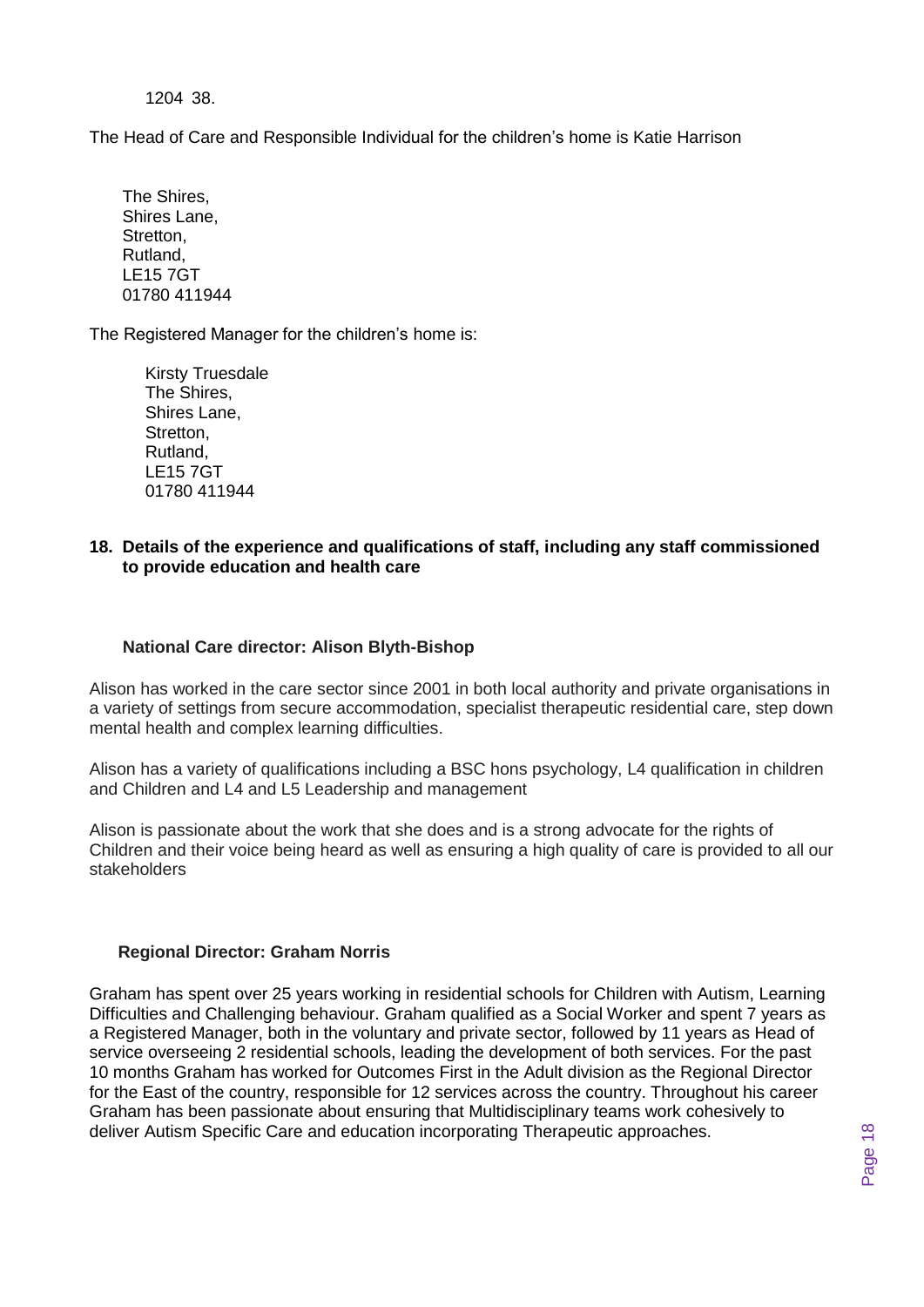### **National Care Manager: Fay Shelton**

Fay has worked in residential childcare since 2010, gaining a level 3 in Childcare and Education, a level 3 in Children and Children's Workforce and a level 5 in Leadership and Management in Health and Social Care. Fay was previously the Registered Manager of a large residential children's home with six homes on site, caring for 35 children and Children. Fay's background is mainly with EBD and SEMH children.

Fay led a team who were able to achieve Ofsted Outstanding for four consecutive inspections and was part of achieving great outcomes for the children and Children in her care. Fay has a passion for providing children and Children with new experiences and opportunities and providing them with the chance to have a childhood they may not have had the chance to enjoy previously."

### **Head of Service and Responsible Individual: Charlotte Niekerk.**

Charlotte has worked within children's services for over 15 years. She is a qualified social worker, working within assessment, child protection, fostering and disability services. Charlotte has managed residential services; most recently moving a service from requires improvement to Outstanding.

During her career, Charlotte has provided safe and nurturing environments for many children and young people with a range of social, emotional, and behavioural needs, as well as those with Learning disabilities and an Autism diagnosis. Charlotte's ethos is to create a safe, nurturing environment, where children and young people can feel loved and cared for. An environment, which supports the repair of childhood trauma and provides many opportunities for positive life experiences and recognising each child as the unique individual they are.

### **Registered Manager, Kirsty Truesdale and Deputy Manager Munya Sachikonye manage the home.**

Kirsty and Munya are experienced Care Workers and Managers with 20 years' experience between them of achieving outstanding outcomes for Children, Adolescents and Young Adults in Residential Care and Education. Kirsty and Munya have worked extensively in a social care and an educational setting with Children who have; Autism, learning difficulties, experienced psychological trauma and exhibit challenging behaviour.



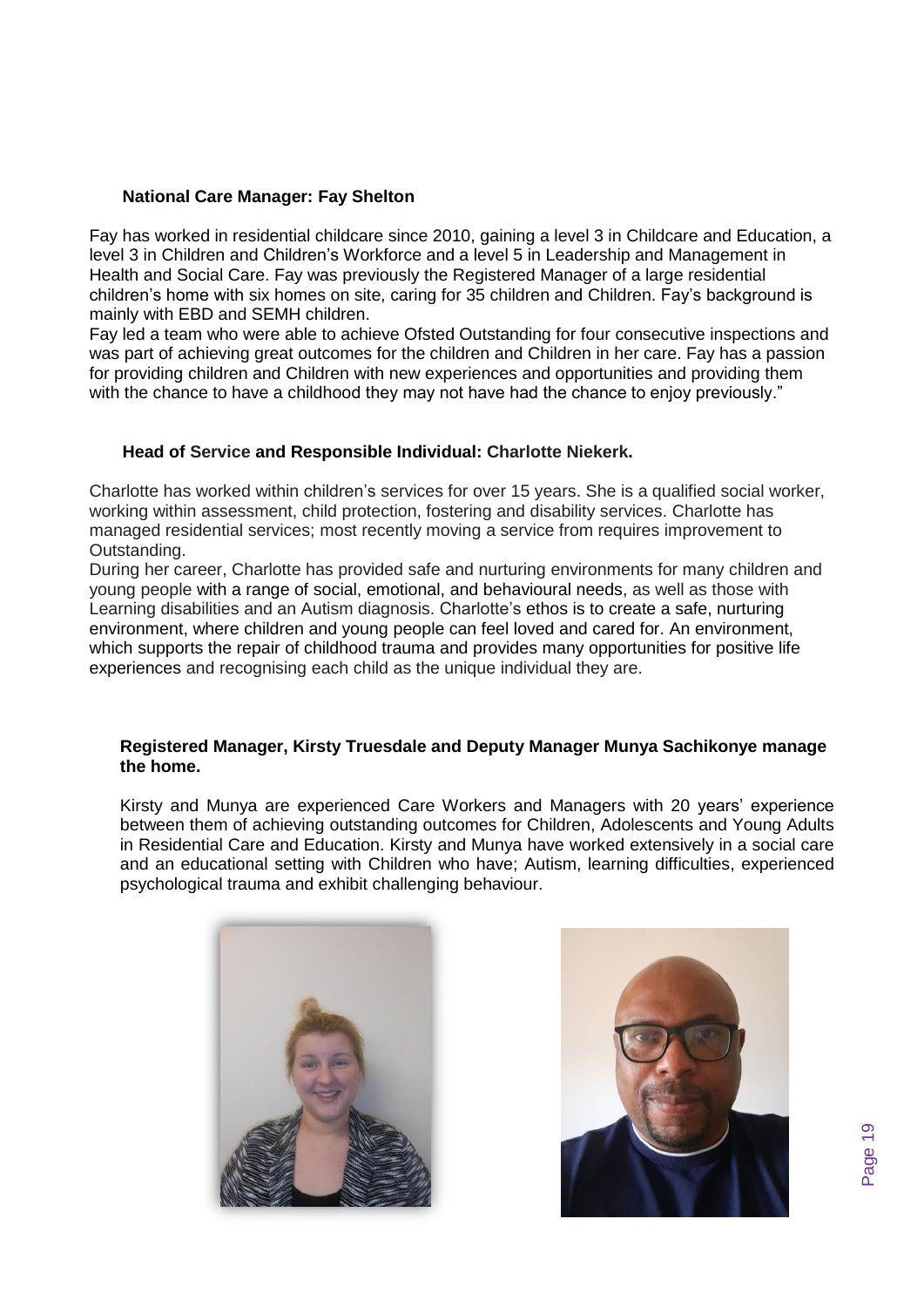Kirsty's qualifications include-

Level 5 Diploma (Foundation Degree) in Leadership and Management NVQ Level 3 in Health and Social Care in Children and Children NVQ Level 2 in Health and Social Care in Children and Children

Munya's qualifications include-

Level 5 Diploma (Foundation Degree) in Leadership and Management NVQ Level 3 in Health and Social Care in Children and Children NVQ Level 3 Diploma in Health and Social Care in adults

Care staff hold (Level 3 Diploma) and more senior staff hold or are working towards the Level 5 Diploma. Teaching staff hold either a qualified teacher status (QTS) or teaching assistant level 3 training along with relevant university degrees. There is always a senior member of staff on site with one of Head of Care, Registered Manager, Deputy Manager or Team Manager providing senior cover every day of the week.

There is always an adequate level of first aid trained staff on shift every day to meet the basic health care needs of the children in the home. All other major health care and medical needs of the children are referred to the local GP and hospitals.

Regular training takes place for staff for CPI, safeguarding and autism. The training record is held centrally by the HR department of The Shires and highlights when training needs revisiting or refreshing. The majority of staff working at The Shires have a very good understanding of the needs of children with autism and are experienced in helping them to manage their difficulties.

### **19. Details of the management and staffing structure of the home, including arrangements for professional supervision of staff, including staff that provide education or health care.**

The Children's home and school is headed by the Registered Manager and Head of School. In addition, the staff at The Shires includes three team managers who manage the care staff teams and support the night care staff team. The day and night care staff are a mix of Care Workers at Grades 1, 2, 3, 4. There is also the teaching staff team line managed by the Head of School.

The staff team increases and decreases according to the needs of the children living in the home as defined by their Education Care and Health plan (statement). As a minimum, an adequate number of staff to ensure every child present in the home has access to at least a 1:1 staff support staffs the home. In which case, if all fourteen children are present in the home there would be at least fifteen staff (fourteen staff plus a Team Manager) present on shift. There will be maximum of six waking night staff, but this may decrease depending on the number of children in the home. Crossover between the day and night staff teams allows good handover of information. It also allows for day staff staying on longer if the Children are not settling easily.

The home on occasion does require the use of agency staff; the home works hard to ensure that we have consistent agency staff.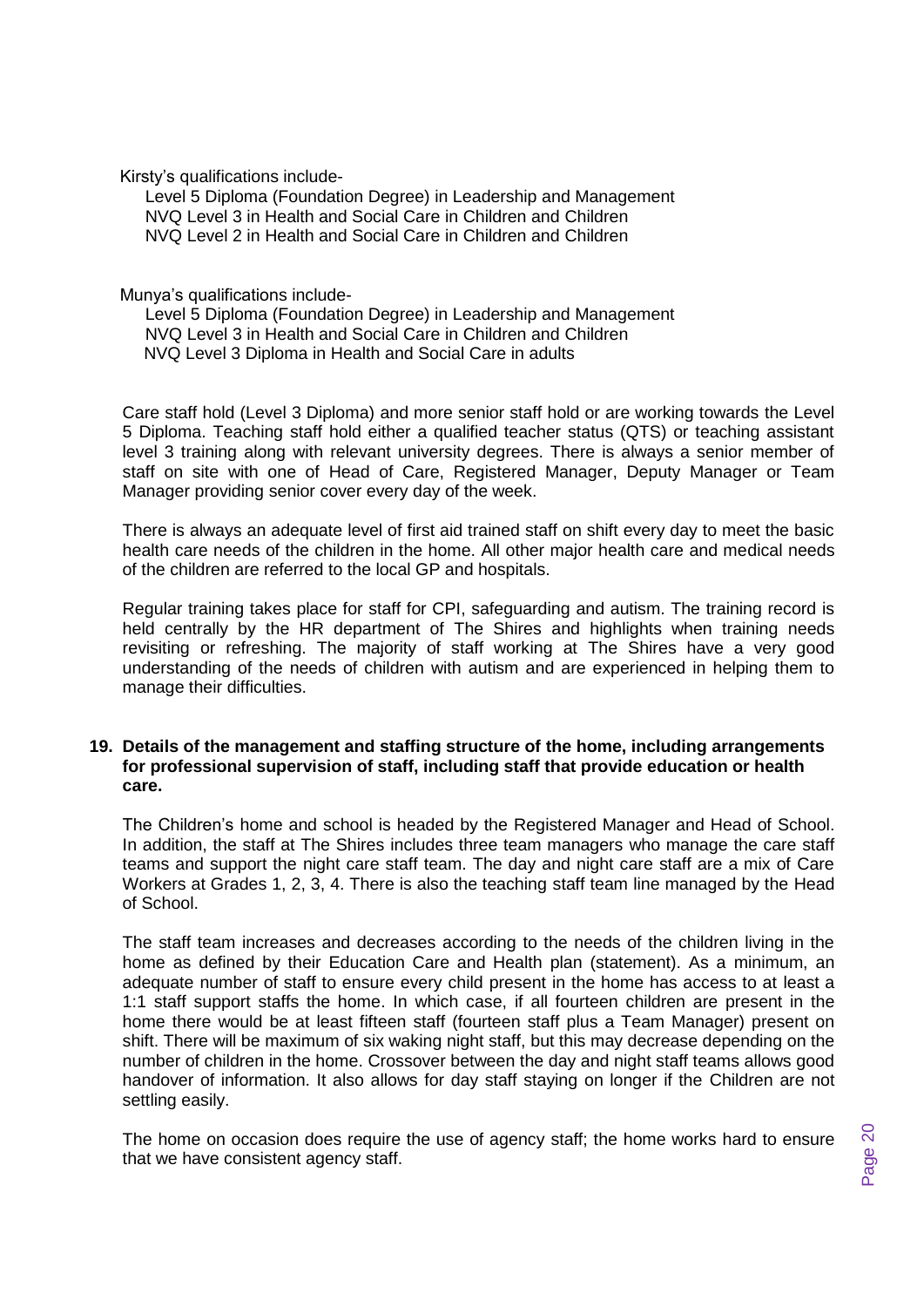All staff employed at The Shires have regular supervisions with their line managers.

### **20. If staff are all of one sex, or mainly of one sex, a description of how the home promotes appropriate role models of both sexes**

The staff group working with the children in The Shires is diverse, reflecting the strong equal opportunities policy that guides practice. The Children work with both male and female staff and staff avoid setting stereotypical gender roles that undermine the notion of equality.

# **Care planning**

### **21. Any criteria used for the admission of children to the home, including any policies and procedures for emergency admission**

The Shires has a very strong policy of inclusion, and welcomes Children from all backgrounds. The home accepts both boys and girls from any geographical area, and is non-denominational.

To be eligible for consideration for a place at The Shires, Children must fulfil the following admission criteria:-

- be of secondary school age;
- have Autism, and;
- Attend The Shires School on a full or part time basis.

In addition to meeting the above criteria, Children must also satisfy The Shires of their suitability for placement by means of an initial assessment. Referrals for places are usually received directly from a placing authority. Parents may also apply for a place for their child at The Shires.

The Shires' assessment team, which may include a member of the Therapy Team, considers each referral. Each child is

Assessed through discussion with parents/carers and placing authorities and observation of the child in his/her home and education setting where possible.

Most of the children in the home find change to routine very difficult and it is crucial that admissions to the home are carefully managed to ensure that the new child and the children already living in the home are fully prepared for the change that is to take place. For this reason, The Shires does not usually accept children on emergency placements.

### **Arrangements for reviews**

Internal Placement Review Arrangements

In consultation with the child, his or her social workers and all significant others, a Placement Plan is formulated within 72 hours of the child's admission. Within 20 days, the Plan is agreed and adopted.

The meetings are generally held every three then six months thereafter.

Who can attend an internal Placement Review?

- The child/young person. Reviews are child focused and led by the respective young person.
- The Parents (unless they are prevented from doing so by any court orders).
- The Reviewing Officer from the young person's area office.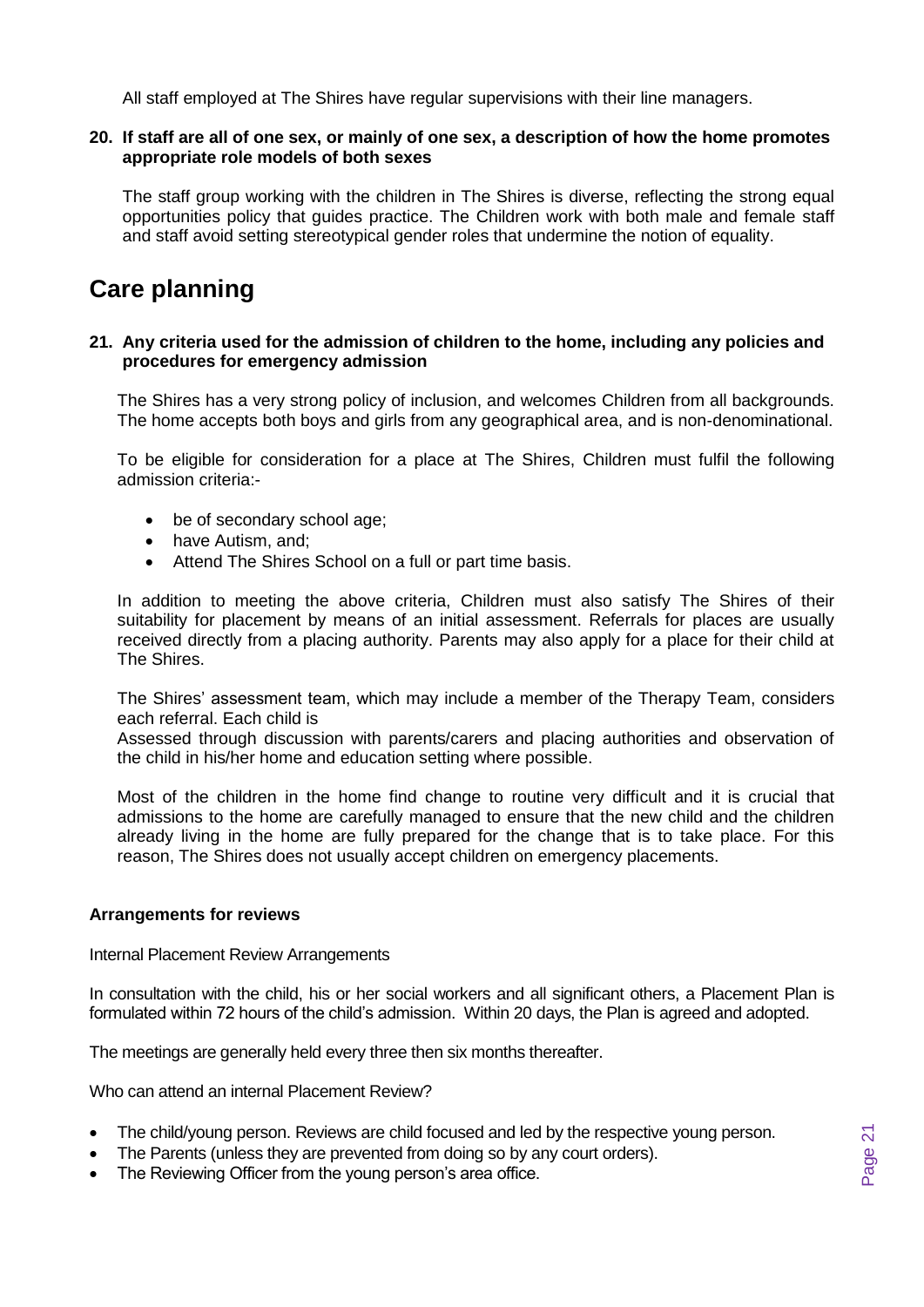- The young person is Social Worker.
- The young person's keyworker.
- A Senior Manager.
- Teachers, Doctors, & Psychologists.
- Independent visitor, race advisor, interpreter.
- Advocates and Transition Worker/s
- **Other family members**

### **External Care Plan Reviews**

In addition to the arrangements at The Shires for internal reviews, there will be arrangements led by the child's social worker for external reviews.

### **23. Fire precautions adopted within The Shires**

The Shires home is subject to Fire Officer Inspections and any recommendations are implemented with the utmost priority.

Fire precautions are conducted within the appropriate regulations of the Regulatory Reform (Fire Safety) Order 2005 (FSO). The Shires has appropriate fire equipment, smoke alarms and heat detectors, which are regularly tested and serviced by a designated Fire and Safety Officer.

All staff and children (subject to level of learning disability) at The Shires are familiar with all aspects of the fire policy and procedures and the Home's Fire Risk assessment. Regular fire drills are conducted within The Shires, with the outcome and results monitored and recorded within a logbook, in accordance with the Shire's policies and procedure. Such drills are undertaken to identify, clarify and resolve any issues or problems about the fire safety policy.

Children are encouraged to attend fire awareness training, which takes place within the home. Due to the nature of some residents, we have to give consideration around the way fire drills are planned, discussed with Children via pecs boards so noise protection can be used to prevent anxiety.

### **Appendix A**

### **The Shires at Stretton Staff Structure**

If the children's home were at full capacity with 14 Children in residence with all Children on at least 1:1 staffing ratio, then besides the Registered Manager, each day team on shift would consist of

**One x Team manager (TM)** – with qualifications L5 Diploma or working towards, NVQ 3 or equivalent

**One x Shift leader** – with qualifications and minimum of 2 years' service CW4

**14 x Care Worker (CW)** – at various level. All care worker have or are working towards L3 Diploma or NVQ 3 or equivalent.1 staff for each young, this could be increased dependent on risk assessment staffing ratios.

The number of staff on shift at any given time depends on the number of Children in residence but there are always enough staff to allow every young person in residence to have at least 1:1 supervision. The number of staff on shift increases in cases where any particular young person is